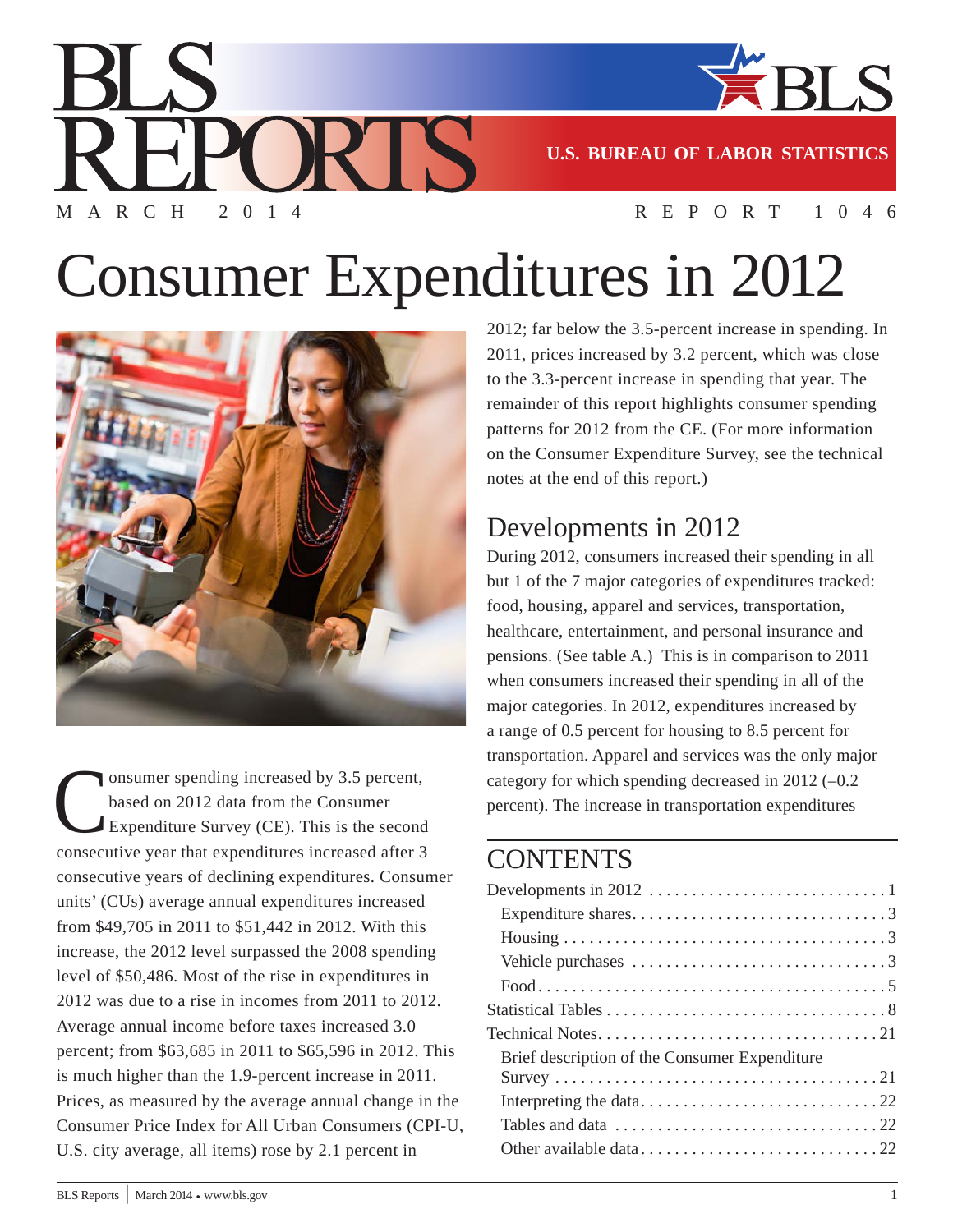#### **Table A**

#### **Average annual expenditures by major category of all consumer units and percent changes, Consumer Expenditure Survey, 2009–2012**

|                                                |                 |           |           |          |               | <b>Percent change</b> |            |  |  |
|------------------------------------------------|-----------------|-----------|-----------|----------|---------------|-----------------------|------------|--|--|
| <b>Item</b>                                    | 2009            | 2010      | 2011      | 2012     | 2009-2010     | 2010-2011             | 2011-2012  |  |  |
| <b>Number of consumer units (in thousands)</b> | 120,847         | 121,107   | 122,287   | 124,416  | $\cdots$      |                       |            |  |  |
| <b>Consumer unit characteristics:</b>          |                 |           |           |          |               |                       |            |  |  |
| Income before taxes                            | \$62,857        | \$62,481  | \$63,685  | \$65,596 | $-6$          | 1.9                   | 3.0        |  |  |
| Age of reference person                        | 49.4            | 49.4      | 49.7      | 50.0     | $\cdots$      |                       |            |  |  |
| Average number in consumer unit:               |                 |           |           |          |               |                       |            |  |  |
| <b>Persons</b>                                 | 2.5             | 2.5       | 2.5       | 2.5      | $\cdots$      |                       |            |  |  |
| <b>Children under 18</b>                       | .6              | .6        | .6        | .6       | $\cdots$      | $\cdots$              |            |  |  |
| Persons 65 and older                           | $\overline{.}3$ | $\cdot$ 3 | $\cdot$ 3 | .3       | $\cdots$      | $\cdots$              |            |  |  |
| <b>Earners</b>                                 | 1.3             | 1.3       | 1.3       | 1.3      | $\cdots$      |                       | $\cdots$   |  |  |
| <b>Vehicles</b>                                | 2.0             | 1.9       | 1.9       | 1.9      | $\cdots$      |                       |            |  |  |
| <b>Percent homeowner</b>                       | 66              | 66        | 65        | 64       | $\cdots$      | $\cdots$              | $\cdots$   |  |  |
| <b>Average annual expenditures</b>             | \$49,067        | \$48,109  | \$49,705  | \$51,442 | $-2.0$        | 3.3                   | 3.5        |  |  |
| Food                                           | 6,372           | 6,129     | 6,458     | 6,599    | $-3.8$        | 5.4                   | 2.2        |  |  |
| <b>Food at home</b>                            | 3,753           | 3,624     | 3,838     | 3,921    | $-3.4$        | 5.9                   | 2.2        |  |  |
| <b>Cereals and bakery products</b>             | 506             | 502       | 531       | 538      | $-0.8$        | 5.8                   | 1.3        |  |  |
| Meats, poultry, fish, and eggs                 | 841             | 784       | 832       | 852      | $-6.8$        | 6.1                   | 2.4        |  |  |
| <b>Dairy products</b>                          | 406             | 380       | 407       | 419      | $-6.4$        | 7.1                   | 2.9        |  |  |
| <b>Fruits and vegetables</b>                   | 656             | 679       | 715       | 731      | 3.5           | 5.3                   | 2.2        |  |  |
| Other food at home                             | 1,343           | 1,278     | 1,353     | 1,380    | $-4.8$        | 5.9                   | 2.0        |  |  |
| <b>Food away from home</b>                     | 2,619           | 2,505     | 2,620     | 2,678    | $-4.4$        | 4.6                   | 2.2        |  |  |
| <b>Alcoholic beverages</b>                     | 435             | 412       | 456       | 451      | $-5.3$        | 10.7                  | $-1.1$     |  |  |
| <b>Housing</b>                                 | 16,895          | 16,557    | 16,803    | 16,887   | $-2.0$        | 1.5                   | .5         |  |  |
| <b>Shelter</b>                                 | 10,075          | 9,812     | 9,825     | 9,891    | $-2.6$        | $\cdot$ 1             | .7         |  |  |
| <b>Owned dwellings</b>                         | 6,543           | 6,277     | 6,148     | 6,056    | $-4.1$        | $-2.1$                | $-1.5$     |  |  |
| <b>Rented dwellings</b>                        | 2,860           | 2,900     | 3,029     | 3,186    | 1.4           | 4.4                   | 5.2        |  |  |
| <b>Other lodging</b>                           | 672             | 635       | 648       | 649      | $-5.5$        | 2.0                   | $\cdot$ .2 |  |  |
| Utilities, fuels, and public services          | 3,645           | 3,660     | 3,727     | 3,648    | $\mathcal{A}$ | 1.8                   | $-2.1$     |  |  |
| <b>Household operations</b>                    | 1,011           | 1,007     | 1,122     | 1,159    | $-.4$         | 11.4                  | 3.3        |  |  |
| <b>Housekeeping supplies</b>                   | 659             | 612       | 615       | 610      | $-7.1$        | .5                    | $-0.8$     |  |  |
| <b>Household furnishings and equipment</b>     | 1,506           | 1,467     | 1,514     | 1,580    | $-2.6$        | 3.2                   | 4.4        |  |  |
| <b>Apparel and services</b>                    | 1,725           | 1,700     | 1,740     | 1,736    | $-1.4$        | 2.4                   | $-.2$      |  |  |
| <b>Transportation</b>                          | 7,658           | 7,677     | 8,293     | 8,998    | $\cdot$ .2    | 8.0                   | 8.5        |  |  |
| <b>Vehicle purchases (net outlay)</b>          | 2,657           | 2,588     | 2,669     | 3,210    | $-2.6$        | 3.1                   | 20.3       |  |  |
| <b>Gasoline and motor oil</b>                  | 1,986           | 2,132     | 2,655     | 2,756    | 7.4           | 24.5                  | 3.8        |  |  |
| <b>Other vehicle expenses</b>                  | 2,536           | 2,464     | 2,454     | 2,490    | $-2.8$        | -.4                   | 1.5        |  |  |
| <b>Public and other transportation</b>         | 479             | 493       | 516       | 542      | 2.9           | 4.7                   | 5.0        |  |  |
| <b>Health care</b>                             | 3,126           | 3,157     | 3,313     | 3,556    | 1.0           | 4.9                   | 7.3        |  |  |
| <b>Entertainment</b>                           | 2,693           | 2,504     | 2,572     | 2,605    | $-7.0$        | 2.7                   | 1.3        |  |  |
| <b>Personal care products and services</b>     | 596             | 582       | 634       | 628      | $-2.3$        | 8.9                   | $-0.9$     |  |  |
| <b>Reading</b>                                 | 110             | 100       | 115       | 109      | $-9.1$        | 15.0                  | $-5.2$     |  |  |
| <b>Education</b>                               | 1,068           | 1,074     | 1,051     | 1,207    | .6            | $-2.1$                | 14.8       |  |  |
| <b>Tobacco products and smoking supplies</b>   | 380             | 362       | 351       | 332      | $-4.7$        | $-3.0$                | $-5.4$     |  |  |
| <b>Miscellaneous</b>                           | 816             | 849       | 775       | 829      | 4.0           | $-8.7$                | 7.0        |  |  |
| <b>Cash contributions</b>                      | 1,723           | 1,633     | 1,721     | 1,913    | $-5.2$        | 5.4                   | 11.2       |  |  |
| <b>Personal insurance and pensions</b>         | 5,471           | 5,373     | 5,424     | 5,591    | $-1.8$        | .9                    | 3.1        |  |  |
| Life and other personal insurance              | 309             | 318       | 317       | 353      | 2.9           | $-.3$                 | 11.4       |  |  |
| <b>Pensions and Social Security</b>            | 5,162           | 5,054     | 5,106     | 5,238    | $-2.1$        | 1.0                   | 2.6        |  |  |
|                                                |                 |           |           |          |               |                       |            |  |  |

Source: U.S. Bureau of Labor Statistics.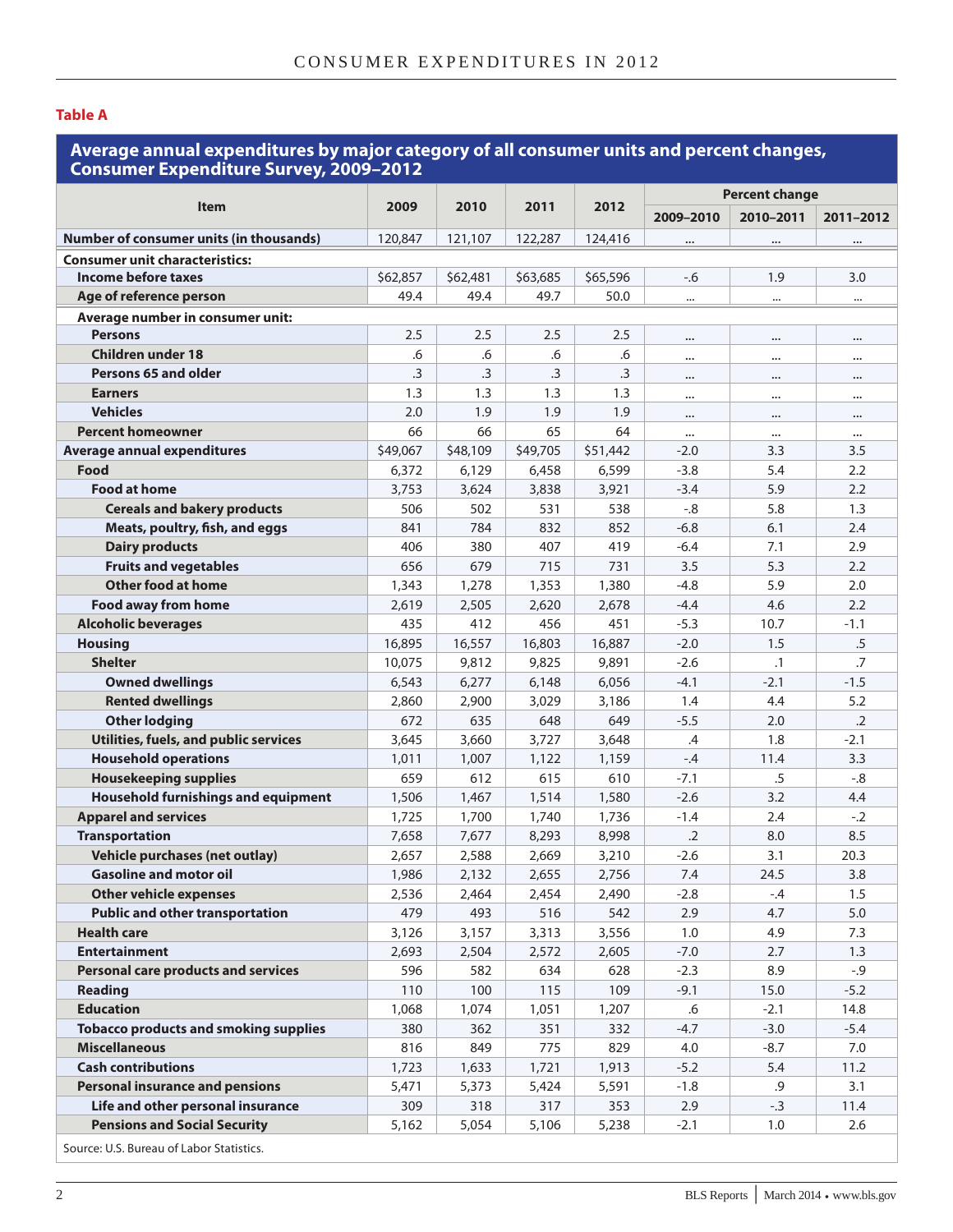can largely be attributed to the 20.3-percent increase in vehicle purchases.

With the increase in average annual expenditures (3.5 percent) being higher than the increase in average income before taxes in 2012 (3.0 percent), this increase in spending coincided with a rise in consumer confidence. Consumer confidence levels increased a little in 2012, as reflected by the Consumer Confidence Index of the Conference Board, which registered an average level of 67 in 2012, up from 58 in 2011.<sup>1</sup> (The level is an index, with  $1985 = 100$ . Levels of 100 or more reflect consumer optimism.) The improvement in consumer confidence may be in part due to a small, but gradual decrease in the unemployment rate in 2012. The unemployment rate, although lower, still remained above prerecession levels. According to the Current Population Survey (CPS), the average monthly national unemployment rate was 8.1 percent in 2012, lower than the average rate of 8.9 percent for 2011. The number of long-term (over 26 weeks) unemployed individuals, although declining from 6 million in 2011 to just over 5.1 million in 2012, was still higher than prerecession levels. In addition, this slight increase in consumer confidence may also be reflective of the gradual economic recovery, as evidenced by the 2.2-percent increase in real GDP in 2012.<sup>2</sup>

*Expenditure shares*. Table B provides the percent distribution of total annual expenditures by major expenditure categories for all consumer units, from 2009 to 2012. Expenditure shares usually do not fluctuate much in the short term and thus are more useful for identifying spending trends over time. As in previous years, housing is the largest component of overall expenditures, accounting for 32.8 percent of total expenditures in 2012. This was followed by transportation (17.5 percent) and food expenditures (12.8 percent). The most notable change in expenditure shares was in vehicle purchases, which increased to 6.2 percent of total expenditures in 2012, compared with 5.4 percent in 2011. In contrast, the expenditure share on shelter decreased to 19.2 percent in 2012, from 19.8 percent in 2011.

*Housing*. Spending on housing increased slightly in all but the third CU income quintile in 2012. The highest income

quintile exhibited the largest increase in spending on housing (1.3 percent), from \$29,321 in 2011 to \$29,705 in 2012. (See table 1.)

Homeowners continued to report declining expenditures on mortgage interest and charges; a trend since 2007. Homeowners spent 18.3 percent less on this component of housing in 2012 (\$4,735) than they did in 2007 (\$5,799). This is likely the result of the continuing trend of lower interest rates, which has been in place since the recession of December 2007—June 2009.

In addition, although the recession led to an overall trend of fewer CUs owning homes, results from the CE showed an increase of homeowners from 79.4 million in 2011, to 79.9 million in 2012. However, this is still below the prerecession level of 80.2 million homeowners in 2007. Concurrently, there has been an increase in renters since 2007. In 2012, there were 44.5 million renters, compared with 39.9 million in 2007. According to the CPI-U, rents for primary residences have increased 10.9 percent since 2007. During that same time span, the average annual rental payments reported in the CE increased 14 percent (\$8,812 in 2012, compared with \$7,732 in 2007), reflecting the increase in demand for rental units.

*Vehicle purchases*. Expenditures on vehicle purchases increased significantly in 2012, following a smaller increase in 2011. CUs spent 20.3 percent more in 2012 (\$3,210) than they did in 2011 (\$2,669). Within this increase, spending on new cars and trucks increased by 29.5 percent while spending on used cars and trucks increased by 13.2 percent. Despite this increase, expenditures on vehicle purchases remain below the prerecession level of \$3,244 in 2007. Chart 1 shows the correlation between changes in expenditures on vehicles and prices of new and used motor vehicles between 2007 and 2012. For the most part, change in consumer spending was more volatile than price change. From 2007 and 2008, annual consumer spending on vehicles dropped significantly while prices dropped modestly. Spending on vehicles continued to decrease until 2011, when the increase in spending  $(3.1$  percent) was higher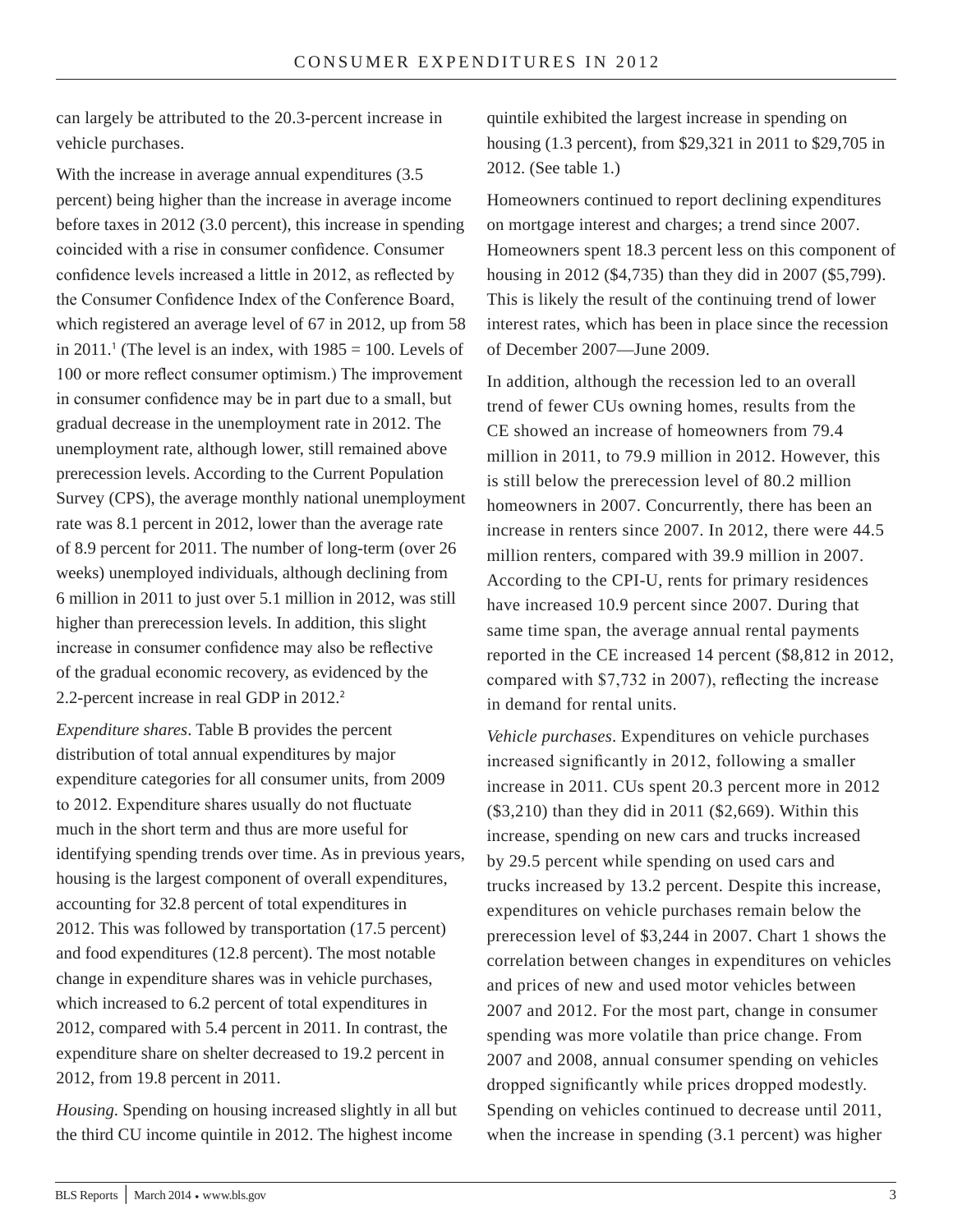#### **Chart 1**

#### **Spending and price percent changes on vehicle purchases, Consumer Expenditure Survey (CE), Consumer Price Index (CPI), 2007–2012**



than the increase in prices for new and used vehicles (2.7 percent).

Vehicle purchases increased by double digits in every income quintile in 2012 with the highest increase (32 percent) occurring in the fourth income quintile. By age of reference person, all but one age group (55 to 64 years old) increased spending in 2012. The biggest increase was in the 65-to-74-year-old age group (61.1 percent), followed by the under-25-years age group (38.6 percent). It should be noted that vehicle purchases data can be volatile due to the lower reporting rate of vehicle purchases. However, the vehicle purchase reporting rate was similar from 2011 to 2012, suggesting consumers were buying more expensive vehicles.

*Expenditures by income quintile*: From 2010 through 2012, all five income quintiles increased expenditures. However, chart 2 shows that there was a shift in the annual change in overall expenditure levels among income quintiles, between 2011 and 2012. From 2010 to 2011, the lowest (first) income quintile increased expenditures by 5.0 percent and the second income quintile increased by 6.0 percent. Conversely, the highest (fifth) income quintile increased expenditures by 1.8 percent. From 2011 to 2012, the highest income quintile increased expenditures by 5.1 percent whereas the lowest two quintiles had small increases of 0.7 percent for the lowest quintile and 1.7 percent for the second quintile. Within spending categories, the two highest income quintiles both increased expenditures on food, apparel and services, and education, whereas the two lowest quintiles decreased in these categories. The biggest increase between 2011 and 2012 was in education where the fourth income quintile increased expenditures by 26.5 percent and the highest income quintile increased expenditures by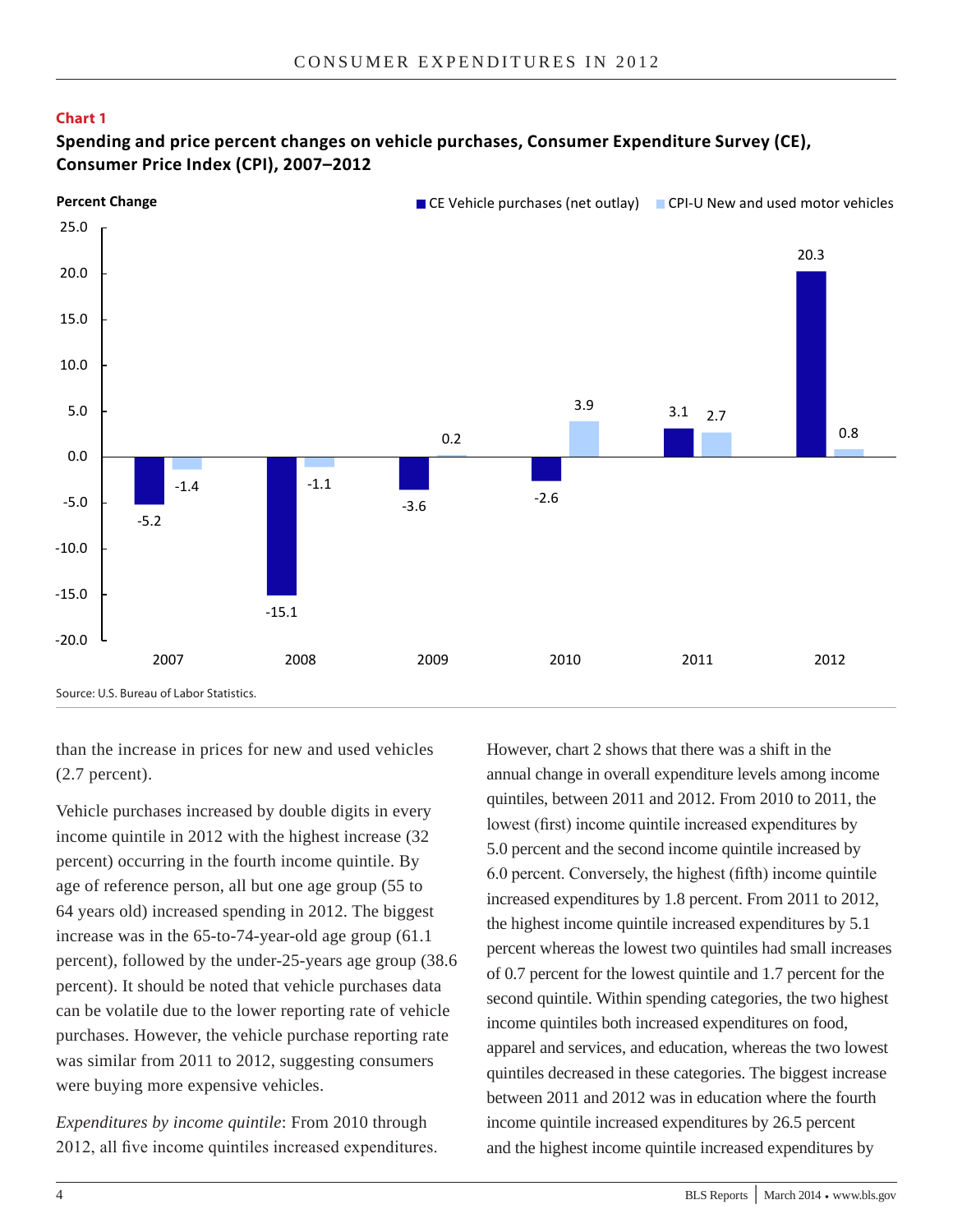#### **Table B**

#### **Percent distribution of total annual expenditures by major category for all consumer units, Consumer Expenditure Survey, 2009–2012**

| <b>Spending category</b>                     | 2009  | 2010  | 2011  | 2012  |
|----------------------------------------------|-------|-------|-------|-------|
| <b>Average annual expenditures</b>           | 100.0 | 100.0 | 100.0 | 100.0 |
| Food                                         | 13.0  | 12.7  | 13.0  | 12.8  |
| <b>Food at home</b>                          | 7.6   | 7.5   | 7.7   | 7.6   |
| <b>Food away from home</b>                   | 5.3   | 5.2   | 5.3   | 5.2   |
| <b>Alcoholic beverages</b>                   | 0.9   | 0.9   | 0.9   | 0.9   |
| <b>Housing</b>                               | 34.4  | 34.4  | 33.8  | 32.8  |
| <b>Shelter</b>                               | 20.5  | 20.4  | 19.8  | 19.2  |
| Utilities, fuels, and public services        | 7.4   | 7.6   | 7.5   | 7.1   |
| <b>Household operations</b>                  | 2.1   | 2.1   | 2.3   | 2.3   |
| <b>Housekeeping supplies</b>                 | 1.3   | 1.3   | 1.2   | 1.2   |
| <b>Household furnishings and equipment</b>   | 3.1   | 3.0   | 3.0   | 3.1   |
| <b>Apparel and services</b>                  | 3.5   | 3.5   | 3.5   | 3.4   |
| <b>Transportation</b>                        | 15.6  | 16.0  | 16.7  | 17.5  |
| Vehicle purchases (net outlay)               | 5.4   | 5.4   | 5.4   | 6.2   |
| <b>Gasoline and motor oil</b>                | 4.0   | 4.4   | 5.3   | 5.4   |
| <b>Other vehicle expenses</b>                | 5.2   | 5.1   | 4.9   | 4.8   |
| <b>Public and other transportation</b>       | 1.0   | 1.0   | 1.0   | 1.1   |
| <b>Health care</b>                           | 6.4   | 6.6   | 6.7   | 6.9   |
| <b>Entertainment</b>                         | 5.5   | 5.2   | 5.2   | 5.1   |
| <b>Personal care products and services</b>   | 1.2   | 1.2   | 1.3   | 1.2   |
| <b>Reading</b>                               | 0.2   | 0.2   | 0.2   | 0.2   |
| <b>Education</b>                             | 2.2   | 2.2   | 2.1   | 2.3   |
| <b>Tobacco products and smoking supplies</b> | 0.8   | 0.8   | 0.7   | 0.6   |
| <b>Miscellaneous</b>                         | 1.7   | 1.8   | 1.6   | 1.6   |
| <b>Cash contributions</b>                    | 3.5   | 3.4   | 3.5   | 3.7   |
| <b>Personal insurance and pensions</b>       | 11.2  | 11.2  | 10.9  | 10.9  |
| Life and other personal insurance            | 0.6   | 0.7   | 0.6   | 0.7   |
| <b>Pensions and Social Security</b>          | 10.5  | 10.5  | 10.3  | 10.2  |
| Source: U.S. Bureau of Labor Statistics.     |       |       |       |       |

31.5 percent. This was primarily due to increases in college tuition expenditures.

*Food*: Expenditures on food increased for all but the lowest two income quintiles in 2012. This differs from 2011, when food expenditures increased in all income quintiles. In 2012, the fourth income quintile registered the largest percentage increase in food expenditures, an increase of 4.9 percent from \$7,466 in 2011, to \$7,831. This reflected a 5.3-percent increase in food at

home spending and a 4.4-percent increase in food away from home expenditures. The first and second income quintiles had decreases in overall food expenditures of 1.3 percent and 2.9 percent, respectively. This contrasts with increases of 7.2 percent (lowest quintile) and 10.6 percent (second quintile) in 2011. The decrease in food spending for the lowest income quintile was spread evenly among the food subcomponents: food at home decreased by 1.3 percent and food away from home decreased by 1.2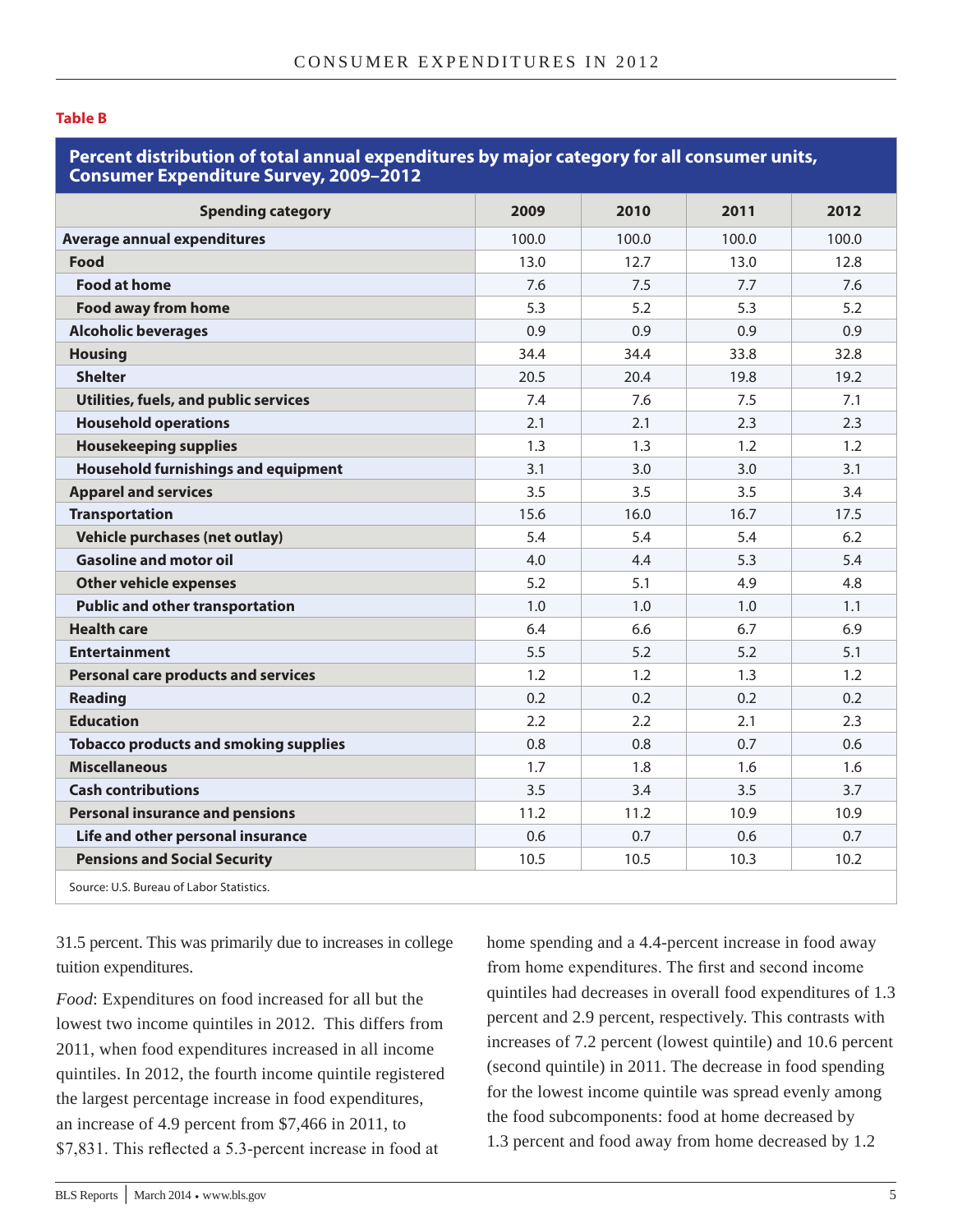



Source: U.S. Bureau of Labor Statistics. Sources: U.S. Bureau of Labor Statistics.

percent. There was an increase in food expenditures for all age groups except the 35- to 44-year-old and 65-yearand older-age groups between 2011 and 2012. The 25- to 34-year-old-age group had the highest percentage increase in overall food expenditures, with spending rising 4.9 percent in 2012. Spending on food for the older age groups decreased by 0.2 percent for the 65- to 74-yearold group and by 6.1 percent for the 75 years and older group. This differs from 2011, where both of these age groups increased spending on food.

### Endnotes

- 1. For more information regarding the Conference Board Consumer Confidence Survey, see: **http://future.aae.wisc.edu/data/ monthly\_values/by\_area/998?area=US.**
- 2. For more information on the Bureau of Economic Analysis 2012 real GDP release, see: **[http://www.bea.gov/newsreleases/](http://www.bea.gov/newsreleases/national/gdp/2013/gdp4q12_3rd.htm) [national/gdp/2013/gdp4q12\\_3rd.htm.](http://www.bea.gov/newsreleases/national/gdp/2013/gdp4q12_3rd.htm)**
- 3. In 2012, BLS published two education tables: education of reference person and highest education level of any member. Beginning in 2013, only the table, highest education level of any member will be published.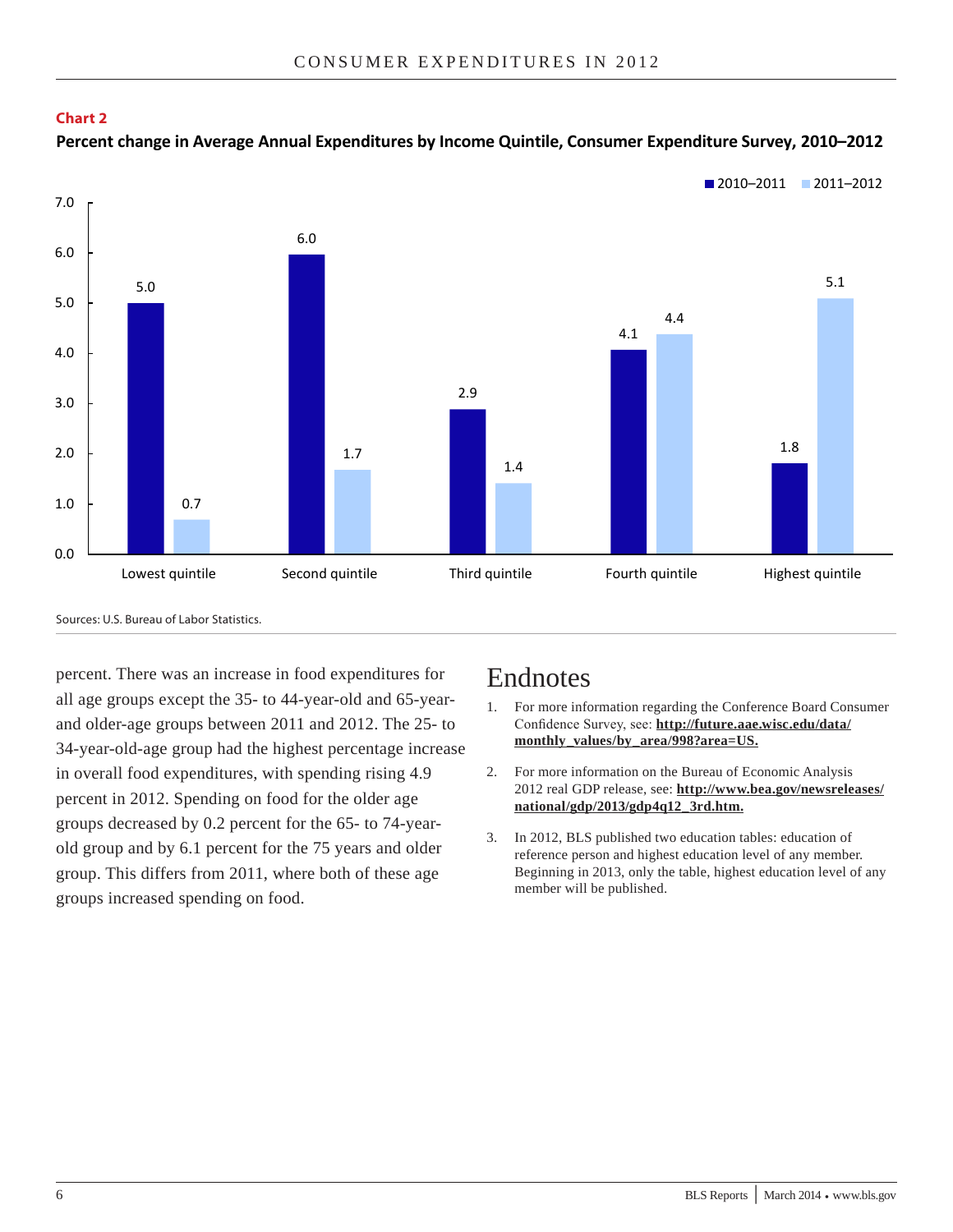# Statistical Tables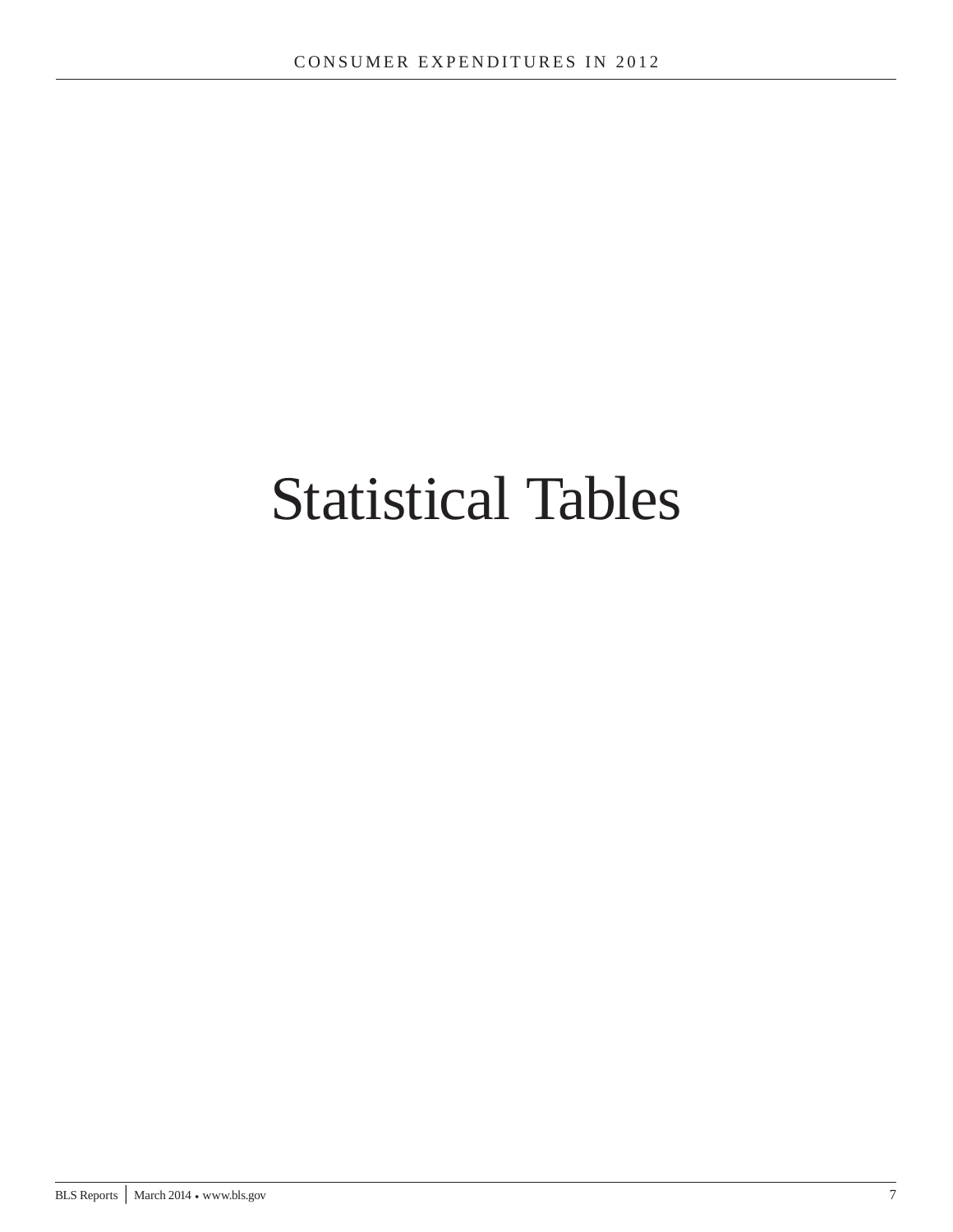| Table 1. Quintiles of income before taxes: Average annual expenditures and characteristics, Consumer |  |
|------------------------------------------------------------------------------------------------------|--|
| <b>Expenditure Survey, 2012</b>                                                                      |  |

| Item                                                                                                  | All<br>consumer<br>units                                                   | Lowest<br>20<br>percent                                               | Second<br>20<br>percent                                                  | Third<br>20<br>percent                                                   | Fourth<br>20<br>percent                                                     | Highest<br>20<br>percent                                                         |
|-------------------------------------------------------------------------------------------------------|----------------------------------------------------------------------------|-----------------------------------------------------------------------|--------------------------------------------------------------------------|--------------------------------------------------------------------------|-----------------------------------------------------------------------------|----------------------------------------------------------------------------------|
| Number of consumer units (in thousands)                                                               | 124,416<br>n.a.                                                            | 24,927<br>n.a.                                                        | 24,863<br>\$19,112                                                       | 24,848<br>\$36,134                                                       | 24,836<br>\$59,514                                                          | 24,942<br>\$96,228                                                               |
| Consumer unit characteristics:                                                                        |                                                                            |                                                                       |                                                                          |                                                                          |                                                                             |                                                                                  |
|                                                                                                       | \$65,596                                                                   | \$9,988                                                               | \$27,585                                                                 | \$47,265                                                                 | \$75,952                                                                    | \$167,010                                                                        |
|                                                                                                       | 50.0                                                                       | 52.5                                                                  | 51.7                                                                     | 49.3                                                                     | 47.8                                                                        | 48.9                                                                             |
| Average number in consumer unit:                                                                      | 2.5<br>.6                                                                  | 1.7<br>.4                                                             | 2.2<br>.5                                                                | 2.5<br>.6                                                                | 2.8<br>.7                                                                   | 3.1<br>.8                                                                        |
|                                                                                                       | .3                                                                         | .4                                                                    | .5                                                                       | $\cdot$                                                                  | .3                                                                          | $.2\phantom{0}$                                                                  |
|                                                                                                       | 1.3<br>1.9                                                                 | .5<br>1.0                                                             | .9<br>1.4                                                                | 1.3<br>1.9                                                               | 1.7<br>2.4                                                                  | 2.0<br>2.8                                                                       |
|                                                                                                       | 64                                                                         | 39                                                                    | 54                                                                       | 64                                                                       | 75                                                                          | 89                                                                               |
| Average annual expenditures                                                                           | \$51,442                                                                   | \$22,154                                                              | \$32,632                                                                 | \$43,004                                                                 | \$59,980                                                                    | \$99,368                                                                         |
| Cereals and bakery products<br>Meats, poultry, fish, and eggs                                         | 6,599<br>3,921<br>538<br>852<br>419<br>731<br>1,380                        | 3,502<br>2,416<br>341<br>553<br>243<br>440<br>839                     | 4,524<br>2,991<br>407<br>672<br>312<br>558<br>1,041                      | 5,798<br>3,633<br>503<br>805<br>377<br>670<br>1,279                      | 7,831<br>4,593<br>638<br>974<br>498<br>831<br>1.652                         | 11,334<br>5,968<br>800<br>1,258<br>664<br>1,156<br>2,090                         |
|                                                                                                       | 2,678                                                                      | 1,086                                                                 | 1,533                                                                    | 2,164                                                                    | 3,239                                                                       | 5,366                                                                            |
|                                                                                                       | 451                                                                        | 152                                                                   | 260                                                                      | 363                                                                      | 559                                                                         | 922                                                                              |
| Utilities, fuels, and public services<br>Housekeeping supplies<br>Household furnishings and equipment | 16,887<br>9,891<br>6,056<br>3,186<br>649<br>3,648<br>1,159<br>610<br>1,580 | 8,836<br>5,451<br>1,724<br>3,527<br>200<br>2,177<br>380<br>305<br>522 | 12,258<br>7,055<br>3,055<br>3,776<br>223<br>2,980<br>712<br>481<br>1,031 | 14,755<br>8,544<br>4,542<br>3,670<br>331<br>3,561<br>855<br>525<br>1,271 | 18,863<br>10,948<br>7,301<br>3,056<br>592<br>4,192<br>1,243<br>737<br>1,743 | 29,705<br>17,442<br>13,644<br>1,905<br>1,893<br>5,330<br>2,602<br>1,001<br>3,330 |
|                                                                                                       | 1,736                                                                      | 759                                                                   | 1,132                                                                    | 1,313                                                                    | 2,121                                                                       | 3,352                                                                            |
| Vehicle purchases (net outlay)<br>Public and other transportation                                     | 8,998<br>3,210<br>2,756<br>2,490<br>542                                    | 3,447<br>993<br>1,222<br>1,051<br>181                                 | 5,462<br>1,603<br>2,013<br>1,615<br>231                                  | 8,181<br>2,781<br>2.745<br>2,290<br>365                                  | 11,549<br>4,479<br>3,494<br>3,033<br>543                                    | 16,344<br>6,193<br>4,305<br>4,457<br>1,389                                       |
| Personal care products and services<br>Tobacco products and smoking supplies                          | 3,556<br>2,605<br>628<br>109<br>1,207<br>332<br>829<br>1,913               | 1,677<br>989<br>255<br>44<br>628<br>301<br>376<br>698                 | 2,787<br>1,603<br>407<br>69<br>431<br>342<br>635<br>1,109                | 3,363<br>2,056<br>509<br>87<br>526<br>386<br>736<br>1,310                | 4.169<br>2,930<br>775<br>135<br>1,046<br>356<br>779<br>2,189                | 5,785<br>5,444<br>1,194<br>212<br>3,399<br>273<br>1,617<br>4,252                 |
| Personal insurance and pensions<br>Life and other personal insurance<br>Pensions and Social Security  | 5,591<br>353<br>5,238                                                      | 489<br>97<br>392                                                      | 1,612<br>139<br>1,473                                                    | 3,623<br>232<br>3,391                                                    | 6,678<br>391<br>6,287                                                       | 15,534<br>903<br>14,631                                                          |

n.a. Not applicable.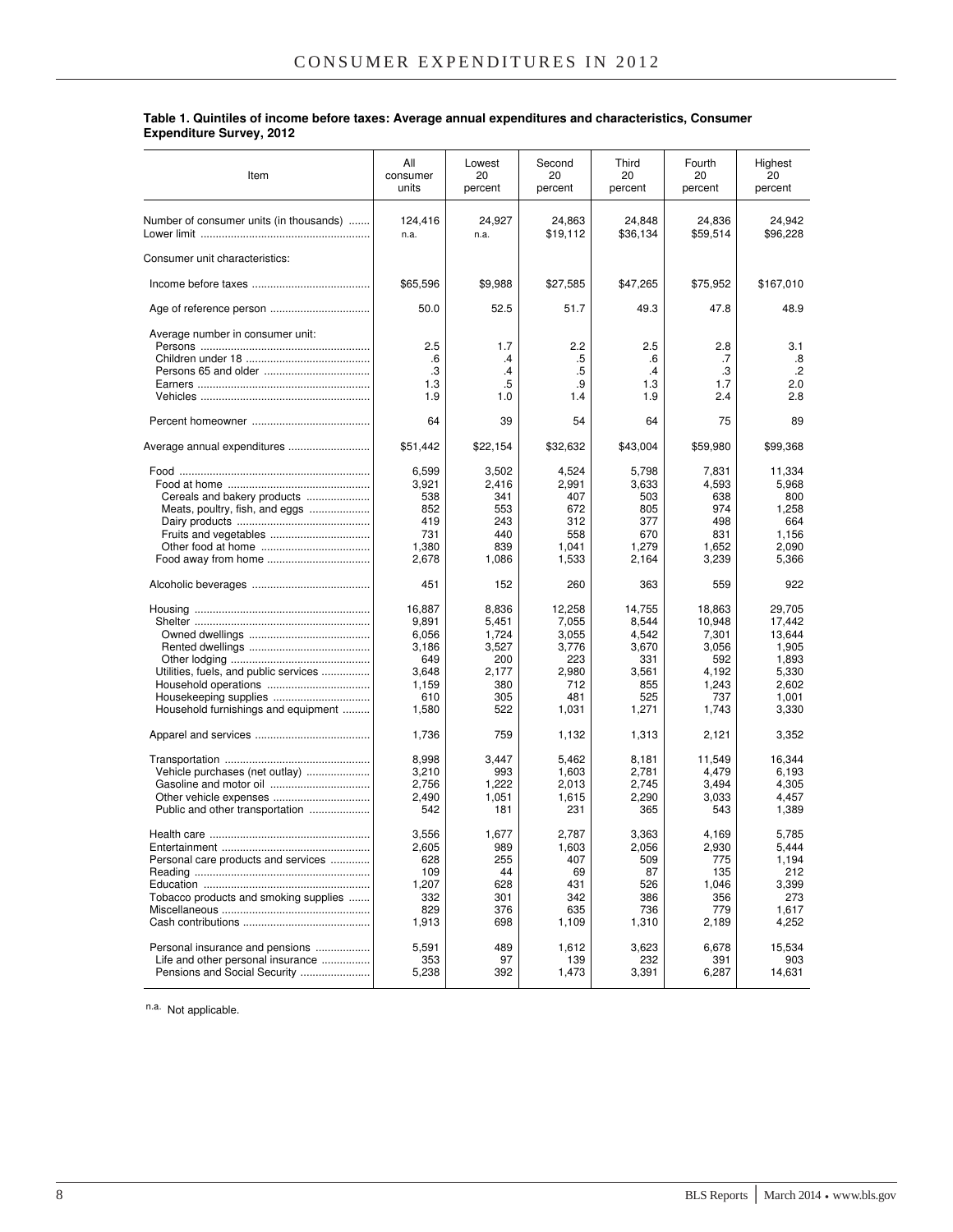#### **Table 2. Income before taxes: Average annual expenditures and characteristics, Consumer Expenditure Survey, 2012**

| Item                                    | All<br>consumer<br>units | Less<br>than<br>\$5,000 | \$5,000<br>to<br>\$9,999 | \$10,000<br>to<br>\$14,999 | \$15,000<br>to<br>\$19,999 | \$20,000<br>to<br>\$29,999 | \$30,000<br>to<br>\$39,999 | \$40,000<br>to<br>\$49,999 | \$50,000<br>to<br>\$69,999 | \$70,000<br>and<br>more |
|-----------------------------------------|--------------------------|-------------------------|--------------------------|----------------------------|----------------------------|----------------------------|----------------------------|----------------------------|----------------------------|-------------------------|
|                                         |                          |                         |                          |                            |                            |                            |                            |                            |                            |                         |
| Number of consumer units (in thousands) | 124,416                  | 4,906                   | 5,171                    | 8,094                      | 8,006                      | 14,515                     | 13,526                     | 11,010                     | 17,972                     | 41,216                  |
| Consumer unit characteristics:          |                          |                         |                          |                            |                            |                            |                            |                            |                            |                         |
|                                         | \$65,596                 | $-$ \$2,153             | \$8,010                  | \$12,676                   | \$17,483                   | \$24,834                   | \$34,700                   | \$44,759                   | \$59,283                   | \$133,437               |
|                                         | 50.0                     | 45.7                    | 48.1                     | 56.7                       | 55.7                       | 53.5                       | 49.1                       | 49.6                       | 47.8                       | 48.5                    |
| Average number in consumer unit:        |                          |                         |                          |                            |                            |                            |                            |                            |                            |                         |
|                                         | 2.5                      | 1.7                     | 1.8                      | 1.6                        | 1.9                        | 2.1                        | 2.4                        | 2.5                        | 2.6                        | 3.0                     |
|                                         | .6                       | $\cdot$                 | .5                       | .3                         | .5                         | .5                         | .6                         | .6                         | .6                         | .8                      |
|                                         | .3                       | .3                      | .3                       | .5                         | $.5\,$                     | .5                         | $\cdot$ 4                  | $\cdot$                    | .3                         | $.2\phantom{0}$         |
|                                         | 1.3                      | $.5\,$                  | .5                       | $\cdot$                    | .6                         | .8                         | 1.1                        | 1.3                        | 1.5                        | 1.9                     |
|                                         | 1.9                      | .9                      | .8                       | .9                         | 1.2                        | 1.4                        | 1.6                        | 1.9                        | 2.1                        | 2.7                     |
|                                         |                          |                         |                          |                            |                            |                            |                            |                            |                            |                         |
|                                         | 64                       | 34                      | 31                       | 41                         | 48                         | 53                         | 56                         | 64                         | 68                         | 85                      |
| Average annual expenditures             | \$51,442                 | \$23,462                | \$19,783                 | \$20,188                   | \$25,691                   | \$30,869                   | \$36,229                   | \$41,567                   | \$49,982                   | \$85,410                |
|                                         | 6,599                    | 3,747                   | 3,035                    | 3,211                      | 3,959                      | 4,271                      | 4,962                      | 5,698                      | 6,518                      | 10,205                  |
|                                         | 3,921                    | 2,322                   | 2,232                    | 2,235                      | 2,762                      | 2,877                      | 3,216                      | 3,621                      | 3,910                      | 5,560                   |
|                                         |                          |                         | 315                      |                            |                            |                            |                            |                            |                            |                         |
| Cereals and bakery products             | 538                      | 321                     |                          | 313                        | 388                        | 400                        | 421                        | 521                        | 549                        | 750                     |
| Meats, poultry, fish, and eggs          | 852                      | 518                     | 552                      | 527                        | 599                        | 626                        | 752                        | 791                        | 825                        | 1,185                   |
|                                         | 419                      | 208                     | 223                      | 218                        | 300                        | 299                        | 337                        | 374                        | 414                        | 614                     |
| Fruits and vegetables                   | 731                      | 426                     | 376                      | 408                        | 514                        | 536                        | 599                        | 655                        | 719                        | 1,055                   |
|                                         | 1,380                    | 849                     | 766                      | 768                        | 961                        | 1,016                      | 1,108                      | 1,281                      | 1,403                      | 1,956                   |
|                                         | 2,678                    | 1,426                   | 803                      | 977                        | 1,197                      | 1,394                      | 1,746                      | 2,077                      | 2,608                      | 4,645                   |
|                                         | 451                      | 149                     | 148                      | 117                        | 193                        | 219                        | 335                        | 352                        | 420                        | 804                     |
|                                         | 16,887                   | 9,116                   | 8,240                    | 8,178                      | 10,116                     | 11,728                     | 13,224                     | 14,645                     | 16,278                     | 25,809                  |
|                                         | 9,891                    | 5,811                   | 5,249                    | 4,988                      | 6,054                      | 6,686                      | 7,703                      | 8,384                      | 9,551                      | 15,063                  |
|                                         |                          |                         |                          |                            |                            |                            |                            |                            |                            |                         |
|                                         | 6,056                    | 2,063                   | 1,218                    | 1,531                      | 2,202                      | 2,815                      | 3,564                      | 4,500                      | 5,585                      | 11,355                  |
|                                         | 3,186                    | 3,372                   | 3,873                    | 3,338                      | 3,647                      | 3,651                      | 3,909                      | 3,569                      | 3,541                      | 2,300                   |
|                                         | 649                      | 376                     | 159                      | 119                        | 204                        | 220                        | 230                        | 316                        | 424                        | 1,408                   |
| Utilities, fuels, and public services   | 3,648                    | 1,898                   | 1,947                    | 2,161                      | 2,609                      | 2,894                      | 3,225                      | 3,557                      | 3,823                      | 4,917                   |
|                                         | 1,159                    | 355                     | 348                      | 350                        | 465                        | 701                        | 768                        | 899                        | 923                        | 2,112                   |
| Housekeeping supplies                   | 610                      | 375                     | 250                      | 268                        | 351                        | 483                        | 490                        | 527                        | 557                        | 930                     |
| Household furnishings and equipment     | 1,580                    | 677                     | 445                      | 411                        | 636                        | 964                        | 1,038                      | 1,278                      | 1,425                      | 2,787                   |
|                                         | 1,736                    | 928                     | 763                      | 593                        | 947                        | 1,064                      | 1,163                      | 1,398                      | 1,559                      | 2,932                   |
|                                         | 8,998                    | 3,917                   | 2,748                    | 2,987                      | 4,128                      | 4,991                      | 6,311                      | 7,531                      | 9,928                      | 14,781                  |
| Vehicle purchases (net outlay)          | 3,210                    | 11,582                  | 774                      | 697                        | 1,100                      | 1,425                      | 1,751                      | 2,197                      | 3,855                      | 5,711                   |
|                                         |                          |                         |                          |                            |                            |                            |                            |                            |                            |                         |
|                                         | 2,756                    | 1,161                   | 1,054                    | 1,125                      | 1,558                      | 1,896                      | 2,337                      | 2,651                      | 3,091                      | 4,034<br>3,968          |
|                                         | 2,490                    | 912                     | 724                      | 1,030                      | 1,285                      | 1,450                      | 1,941                      | 2,365                      | 2,533                      |                         |
| Public and other transportation         | 542                      | 262                     | 196                      | 136                        | 185                        | 220                        | 281                        | 318                        | 449                        | 1,068                   |
|                                         |                          |                         |                          |                            |                            |                            |                            |                            |                            | 5,212                   |
|                                         | 3,556                    | 1,363                   | 1,318                    | 1,731                      | 2,196                      | 2,844                      | 2,906                      | 3,244                      | 3,689                      |                         |
|                                         | 2,605                    | 1,020                   | 802                      | 1,039                      | 1,075                      | 1,481                      | 1,816                      | 1,934                      | 2,438                      | 4,534                   |
| Personal care products and services     | 628                      | 240                     | 233                      | 249                        | 290                        | 412                        | 423                        | 479                        | 606                        | 1,058                   |
|                                         | 109                      | 40                      | 44                       | 43                         | 50                         | 65                         | 77                         | 87                         | 103                        | 185                     |
|                                         | 1,207                    | 881                     | 963                      | 438                        | 402                        | 319                        | 589                        | 571                        | 647                        | 2,515                   |
| Tobacco products and smoking supplies   | 332                      | 280                     | 339                      | 288                        | 298                        | 336                        | 384                        | 364                        | 374                        | 306                     |
|                                         | 829                      | 462                     | 346                      | 305                        | 410                        | 766                        | 557                        | 666                        | 727                        | 1,316                   |
|                                         | 1,913                    | 1,101                   | 463                      | 550                        | 796                        | 1,104                      | 1,130                      | 1,193                      | 1,819                      | 3,450                   |
| Personal insurance and pensions         | 5,591                    | 218                     | 340                      | 458                        | 830                        | 1,271                      | 2,353                      | 3,407                      | 4,875                      | 12,302                  |
| Life and other personal insurance       | 353                      | 76                      | 78                       | 115                        | 106                        | 133                        | 188                        | 209                        | 266                        | 722                     |
| Pensions and Social Security            | 5,238                    |                         | 263                      | 343                        | 724                        |                            |                            |                            |                            | 11,580                  |
|                                         |                          | 142                     |                          |                            |                            | 1,137                      | 2,164                      | 3,198                      | 4,609                      |                         |
|                                         |                          |                         |                          |                            |                            |                            |                            |                            |                            |                         |

<sup>1</sup> Data are likely to have large sampling errors.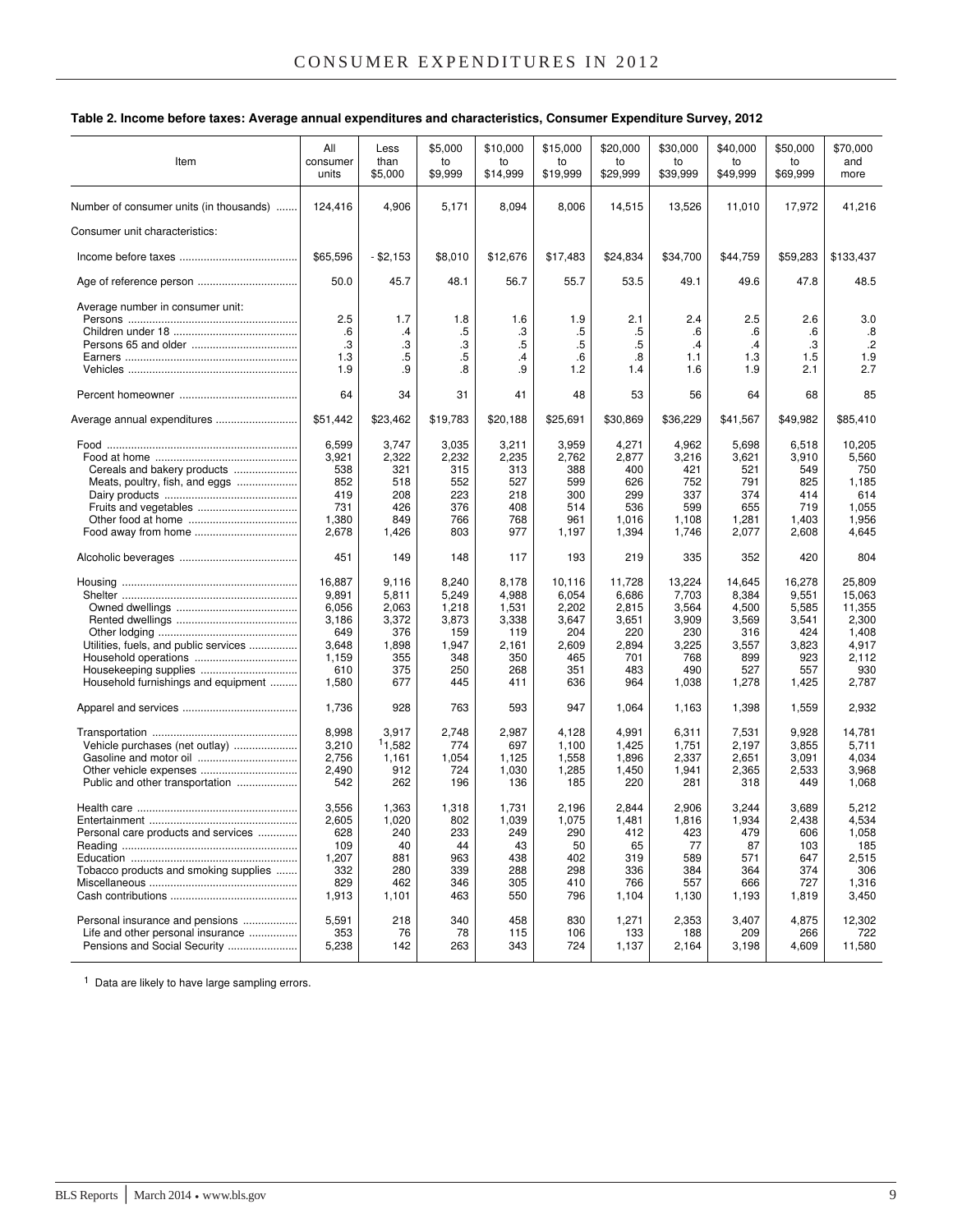#### **Table 3. Higher income before taxes: Average annual expenditures and characteristics, Consumer Expenditure Survey, 2012**

| Item                                                                                                  | All<br>consumer<br>units                                                   | Less<br>than<br>\$70,000                                               | \$70,000<br>to<br>\$79,999                                                  | \$80,000<br>to<br>\$99,999                                                  | \$100.000<br>and<br>more                                                         | \$100.000<br>to<br>\$119,999                                                   | \$120,000<br>to<br>\$149,999                                                   | \$150,000<br>and<br>more                                                         |
|-------------------------------------------------------------------------------------------------------|----------------------------------------------------------------------------|------------------------------------------------------------------------|-----------------------------------------------------------------------------|-----------------------------------------------------------------------------|----------------------------------------------------------------------------------|--------------------------------------------------------------------------------|--------------------------------------------------------------------------------|----------------------------------------------------------------------------------|
| Number of consumer units (in thousands)                                                               | 124,416                                                                    | 83,200                                                                 | 6,946                                                                       | 10,977                                                                      | 23,293                                                                           | 7,183                                                                          | 6,947                                                                          | 9,162                                                                            |
| Consumer unit characteristics:                                                                        |                                                                            |                                                                        |                                                                             |                                                                             |                                                                                  |                                                                                |                                                                                |                                                                                  |
|                                                                                                       | \$65,596                                                                   | \$31,989                                                               | \$74,689                                                                    | \$88,974                                                                    | \$171,910                                                                        | \$108,977                                                                      | \$132,318                                                                      | \$251,270                                                                        |
|                                                                                                       | 50.0                                                                       | 50.8                                                                   | 47.9                                                                        | 48.1                                                                        | 48.9                                                                             | 48.7                                                                           | 48.5                                                                           | 49.4                                                                             |
| Average number in consumer unit:                                                                      | 2.5<br>.6<br>.3<br>1.3<br>1.9                                              | 2.2<br>$.5\,$<br>.4<br>1.0<br>1.5                                      | 2.8<br>.7<br>.3<br>1.7<br>2.4                                               | 2.9<br>.7<br>.3<br>1.8<br>2.5                                               | 3.2<br>.8<br>.2<br>2.0<br>2.8                                                    | 3.1<br>.8<br>$\cdot$<br>2.0<br>2.8                                             | 3.2<br>.8<br>$\cdot$<br>2.1<br>2.8                                             | 3.2<br>.9<br>$.2\phantom{0}$<br>2.0<br>2.8                                       |
|                                                                                                       | 64                                                                         | 54                                                                     | 75                                                                          | 80                                                                          | 90                                                                               | 87                                                                             | 89                                                                             | 92                                                                               |
| Average annual expenditures                                                                           | \$51,442                                                                   | \$34,679                                                               | \$59,984                                                                    | \$67,418                                                                    | \$101,423                                                                        | \$77,966                                                                       | \$89,521                                                                       | \$129,211                                                                        |
| Cereals and bakery products<br>Meats, poultry, fish, and eggs                                         | 6,599<br>3,921<br>538<br>852<br>419<br>731<br>1,380<br>2,678               | 4,842<br>3,124<br>435<br>691<br>324<br>574<br>1,100<br>1,718           | 8,250<br>4,945<br>669<br>1,074<br>541<br>878<br>1,783<br>3,306              | 8,612<br>4,865<br>664<br>1,086<br>533<br>906<br>1,676<br>3,747              | 11,527<br>6,060<br>814<br>1,264<br>673<br>1,176<br>2,134<br>5,467                | 9,599<br>5,279<br>720<br>1,127<br>581<br>985<br>1,867<br>4,320                 | 11,287<br>6,003<br>797<br>1,204<br>654<br>1,172<br>2,175<br>5,284              | 13,375<br>6,790<br>909<br>1,430<br>767<br>1,347<br>2,336<br>6,585                |
|                                                                                                       | 451                                                                        | 279                                                                    | 583                                                                         | 659                                                                         | 937                                                                              | 737                                                                            | 899                                                                            | 1,140                                                                            |
| Utilities, fuels, and public services<br>Housekeeping supplies<br>Household furnishings and equipment | 16,887<br>9,891<br>6,056<br>3,186<br>649<br>3,648<br>1,159<br>610<br>1,580 | 12,476<br>7,328<br>3,431<br>3,625<br>272<br>3,020<br>687<br>454<br>986 | 18,456<br>10,437<br>6,721<br>3,065<br>650<br>4,149<br>1,194<br>841<br>1,835 | 21,039<br>12,293<br>8,888<br>2,708<br>697<br>4,432<br>1,454<br>787<br>2,073 | 30,243<br>17,748<br>13,898<br>1,881<br>1,969<br>5,374<br>2,696<br>1,021<br>3,404 | 23,410<br>13,796<br>10,653<br>2,072<br>1,070<br>4,795<br>1,732<br>836<br>2,252 | 27,330<br>15,837<br>12,588<br>1,752<br>1,498<br>5,158<br>2,297<br>988<br>3,050 | 37,877<br>22,296<br>17,436<br>1,828<br>3,032<br>5,992<br>3,757<br>1,208<br>4,624 |
|                                                                                                       | 1,736                                                                      | 1,152                                                                  | 2,209                                                                       | 2,394                                                                       | 3,399                                                                            | 2,509                                                                          | 3,184                                                                          | 4,315                                                                            |
| Vehicle purchases (net outlay)<br>Public and other transportation                                     | 8,998<br>3,210<br>2,756<br>2,490<br>542                                    | 6,139<br>1,972<br>2,123<br>1,763<br>282                                | 11,590<br>4,267<br>3,432<br>3,381<br>510                                    | 12,953<br>5,283<br>3,827<br>3,203<br>640                                    | 16,578<br>6,343<br>4,311<br>4,487<br>1,437                                       | 14,841<br>6,126<br>4,143<br>3,775<br>797                                       | 14,907<br>5,146<br>4,363<br>4,232<br>1,167                                     | 19,217<br>7,421<br>4,404<br>5,248<br>2,144                                       |
| Personal care products and services<br>Tobacco products and smoking supplies                          | 3,556<br>2,605<br>628<br>109<br>1,207<br>332<br>829<br>1,913               | 2,737<br>1,655<br>41/<br>72<br>560<br>344<br>588<br>1,151              | 4,167<br>3,112<br>898<br>141<br>1,045<br>384<br>794<br>1,878                | 4,535<br>3,202<br>822<br>148<br>1,230<br>357<br>946<br>2,381                | 5,843<br>5,578<br>1,213<br>216<br>3,559<br>259<br>1,648<br>4,422                 | 5,277<br>3,934<br>1,049<br>162<br>1,917<br>311<br>1,313<br>2,683               | 5,448<br>4,874<br>1,110<br>204<br>2,462<br>250<br>1,392<br>3,196               | 6,593<br>7,456<br>1,422<br>267<br>5,681<br>225<br>2,108<br>6,716                 |
| Personal insurance and pensions<br>Life and other personal insurance<br>Pensions and Social Security  | 5,591<br>353<br>5,238                                                      | 2,266<br>170<br>2,097                                                  | 6,477<br>368<br>6,109                                                       | 8,139<br>487<br>7,652                                                       | 16,000<br>938<br>15,062                                                          | 10,223<br>532<br>9,691                                                         | 12,980<br>660<br>12,320                                                        | 22,820<br>1,469<br>21,351                                                        |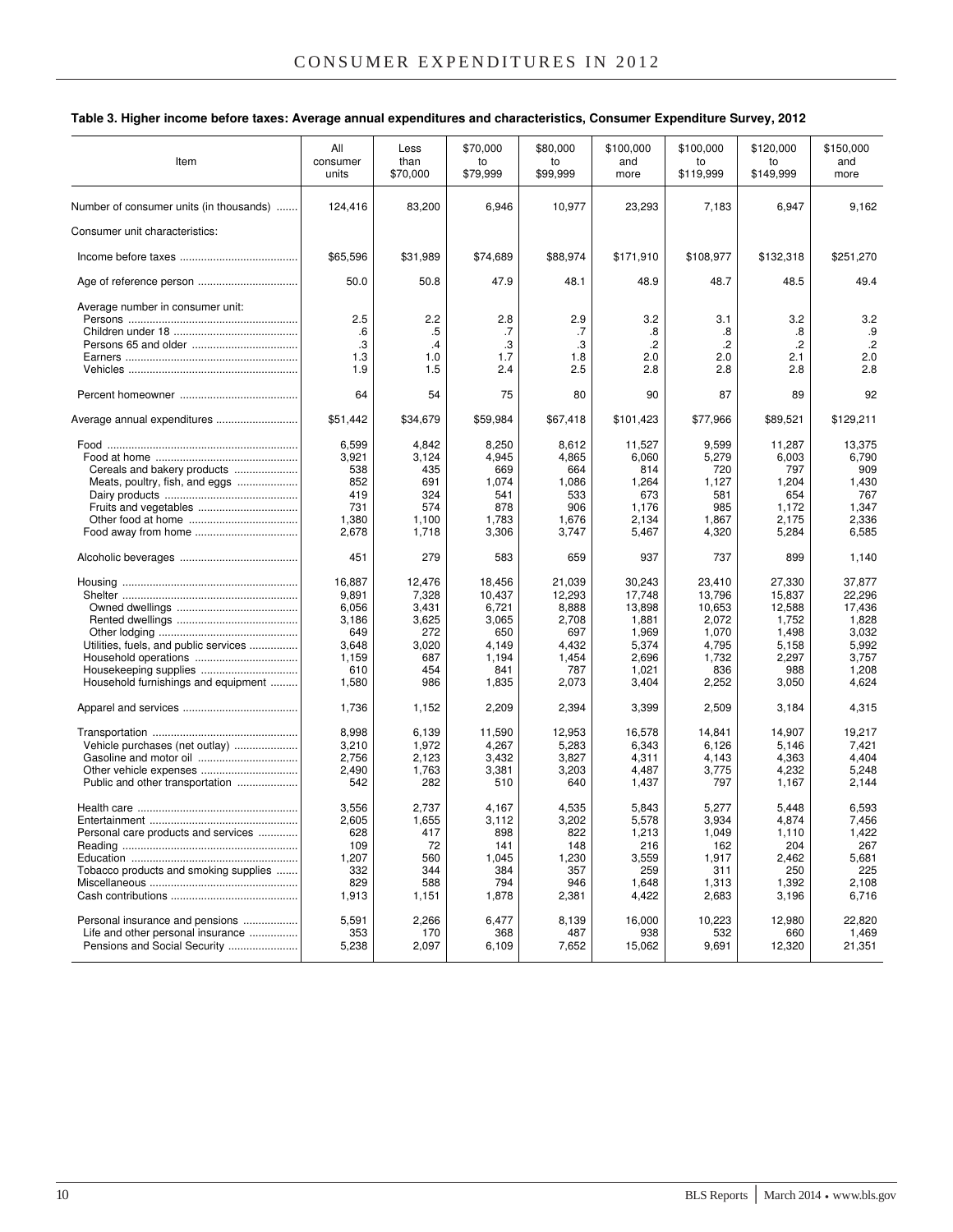|  | Table 4. Age of reference person: Average annual expenditures and characteristics, Consumer Expenditure Survey, 2012 |  |
|--|----------------------------------------------------------------------------------------------------------------------|--|
|--|----------------------------------------------------------------------------------------------------------------------|--|

| Item                                                                                                            | All<br>consumer<br>units                                                   | Under<br>25<br>years                                                   | 25-34<br>years                                                              | 35-44<br>years                                                              | 45-54<br>years                                                              | 55-64<br>years                                                             | 65 years<br>and older                                                      | 65-74<br>years                                                             | 75 years<br>and older                                                    |
|-----------------------------------------------------------------------------------------------------------------|----------------------------------------------------------------------------|------------------------------------------------------------------------|-----------------------------------------------------------------------------|-----------------------------------------------------------------------------|-----------------------------------------------------------------------------|----------------------------------------------------------------------------|----------------------------------------------------------------------------|----------------------------------------------------------------------------|--------------------------------------------------------------------------|
| Number of consumer units (in thousands)                                                                         | 124,416                                                                    | 8,159                                                                  | 20,112                                                                      | 21,598                                                                      | 24,624                                                                      | 22,770                                                                     | 27,154                                                                     | 14,993                                                                     | 12,161                                                                   |
| Consumer unit characteristics:                                                                                  |                                                                            |                                                                        |                                                                             |                                                                             |                                                                             |                                                                            |                                                                            |                                                                            |                                                                          |
|                                                                                                                 | \$65,596                                                                   | \$36,639                                                               | \$58,832                                                                    | \$78,169                                                                    | \$81,704                                                                    | \$77,507                                                                   | \$44,713                                                                   | \$53,521                                                                   | \$33,853                                                                 |
|                                                                                                                 | 50.0                                                                       | 21.7                                                                   | 29.6                                                                        | 39.4                                                                        | 49.6                                                                        | 59.1                                                                       | 74.8                                                                       | 68.9                                                                       | 82.1                                                                     |
| Average number in consumer unit:                                                                                | 2.5<br>.6<br>.3<br>1.3<br>1.9                                              | 2.0<br>.4<br>(1)<br>1.3<br>1.2                                         | 2.8<br>1.1<br>(1)<br>1.5<br>1.7                                             | 3.4<br>1.4<br>(1)<br>1.6<br>2.0                                             | 2.7<br>.6<br>$\cdot$ 1<br>1.7<br>2.3                                        | 2.1<br>.2<br>$\cdot$ 1<br>1.3<br>2.2                                       | 1.7<br>$\cdot$ 1<br>1.4<br>.5<br>1.6                                       | 1.8<br>$\cdot$ 1<br>1.4<br>.6<br>1.9                                       | 1.5<br>(1)<br>1.3<br>.2<br>1.3                                           |
|                                                                                                                 | 64                                                                         | 15                                                                     | 40                                                                          | 62                                                                          | 72                                                                          | 79                                                                         | 80                                                                         | 80                                                                         | 79                                                                       |
| Average annual expenditures                                                                                     | \$51,442                                                                   | \$31,411                                                               | \$49,544                                                                    | \$58,069                                                                    | \$62,103                                                                    | \$55,636                                                                   | \$40,410                                                                   | \$45,968                                                                   | \$33,530                                                                 |
| Cereals and bakery products<br>Meats, poultry, fish, and eggs<br>Food away from home                            | 6,599<br>3,921<br>538<br>852<br>419<br>731<br>1,380<br>2,678               | 4,412<br>2,529<br>355<br>573<br>251<br>456<br>894<br>1,883             | 6,513<br>3,680<br>512<br>755<br>394<br>683<br>1,335<br>2,833                | 7,701<br>4,490<br>632<br>999<br>497<br>808<br>1,555<br>3,210                | 7,917<br>4,707<br>633<br>1,047<br>498<br>872<br>1,657<br>3,210              | 6,800<br>4,012<br>527<br>887<br>433<br>733<br>1,432<br>2,788               | 5,059<br>3,273<br>459<br>686<br>342<br>659<br>1,127<br>1,785               | 5,793<br>3,719<br>490<br>804<br>385<br>723<br>1,318<br>2,074               | 4,141<br>2,716<br>421<br>539<br>289<br>580<br>887<br>1,426               |
|                                                                                                                 | 451                                                                        | 354                                                                    | 564                                                                         | 501                                                                         | 454                                                                         | 493                                                                        | 315                                                                        | 407                                                                        | 201                                                                      |
| Utilities, fuels, and public services<br>Housekeeping supplies<br>Household furnishings and equipment           | 16,887<br>9,891<br>6,056<br>3,186<br>649<br>3,648<br>1,159<br>610<br>1,580 | 10,957<br>7,285<br>1,307<br>5,748<br>230<br>1,879<br>538<br>303<br>952 | 17,157<br>10,458<br>4,552<br>5,603<br>304<br>3,130<br>1,338<br>538<br>1,693 | 19,858<br>11,849<br>7,676<br>3,691<br>483<br>4,077<br>1,559<br>618<br>1,755 | 19,076<br>11,244<br>7,625<br>2,712<br>907<br>4,304<br>1,080<br>668<br>1,780 | 17,247<br>9,728<br>6,991<br>1,788<br>949<br>3,992<br>1,029<br>736<br>1,763 | 13,833<br>7,605<br>5,101<br>1,828<br>676<br>3,340<br>1,076<br>597<br>1,215 | 15,076<br>8,372<br>5,970<br>1,557<br>845<br>3,595<br>1,004<br>670<br>1,436 | 12,298<br>6.659<br>4,030<br>2,162<br>467<br>3,025<br>1,164<br>507<br>942 |
|                                                                                                                 | 1,736                                                                      | 1,246                                                                  | 2,061                                                                       | 2,264                                                                       | 2,041                                                                       | 1,622                                                                      | 1,022                                                                      | 1,287                                                                      | 691                                                                      |
| Vehicle purchases (net outlay)<br>Public and other transportation                                               | 8,998<br>3,210<br>2,756<br>2,490<br>542                                    | 6,410<br>2,867<br>1,931<br>1,322<br>291                                | 9,724<br>4,175<br>2,822<br>2,238<br>489                                     | 9,991<br>3,610<br>3,342<br>2,532<br>506                                     | 10,644<br>3,537<br>3,421<br>3,046<br>640                                    | 9,519<br>2,895<br>2,887<br>3,046<br>691                                    | 6,538<br>2,250<br>1,775<br>2,041<br>472                                    | 8,214<br>2,993<br>2,222<br>2,414<br>585                                    | 4,468<br>1,333<br>1,224<br>1,579<br>332                                  |
| Personal care products and services<br>Tobacco products and smoking supplies<br>Personal insurance and pensions | 3,556<br>2,605<br>628<br>109<br>1,207<br>332<br>829<br>1,913<br>5,591      | 1,024<br>1,257<br>360<br>44<br>1,886<br>262<br>372<br>488<br>2,339     | 2,047<br>2,382<br>574<br>72<br>1,021<br>351<br>660<br>1,104<br>5,313        | 2.948<br>3,232<br>694<br>93<br>1,050<br>358<br>876<br>1,469<br>7,033        | 3,687<br>3,051<br>707<br>118<br>2,426<br>431<br>924<br>2,430<br>8,196       | 4,377<br>2,911<br>696<br>133<br>1,118<br>372<br>908<br>2,353<br>7,088      | 5,118<br>2,020<br>569<br>142<br>236<br>193<br>902<br>2,454<br>2,009        | 5,259<br>2,413<br>652<br>148<br>245<br>249<br>1,031<br>2,289<br>2,904      | 4,944<br>1,532<br>465<br>136<br>223<br>124<br>743<br>2,658<br>906        |
| Life and other personal insurance<br>Pensions and Social Security                                               | 353<br>5,238                                                               | 50<br>2,289                                                            | 144<br>5,169                                                                | 325<br>6,709                                                                | 446<br>7,749                                                                | 517<br>6,571                                                               | 397<br>1,612                                                               | 484<br>2,420                                                               | 290<br>616                                                               |

<sup>1</sup> Value is less than or equal to 0.05.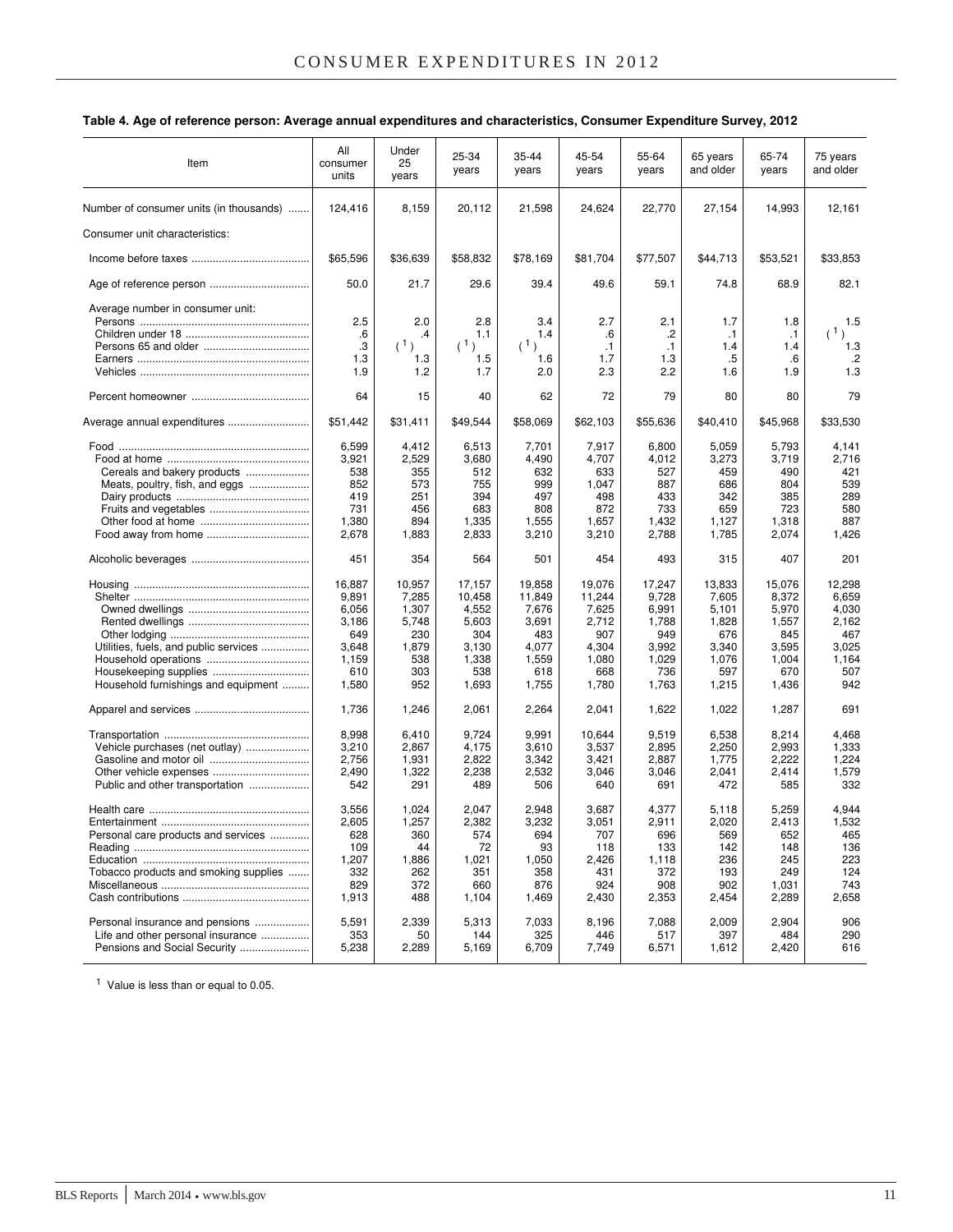|                                         |                          |               |          | Two or more persons |                  |                 |                            |
|-----------------------------------------|--------------------------|---------------|----------|---------------------|------------------|-----------------|----------------------------|
| Item                                    | All<br>consumer<br>units | One<br>person | Total    | Two<br>persons      | Three<br>persons | Four<br>persons | Five or<br>more<br>persons |
| Number of consumer units (in thousands) | 124,416                  | 36,942        | 87,474   | 39,676              | 18,980           | 16,852          | 11,966                     |
| Consumer unit characteristics:          |                          |               |          |                     |                  |                 |                            |
|                                         | \$65,596                 | \$34,102      | \$78,897 | \$72,885            | \$79,557         | \$90,184        | \$81,887                   |
|                                         | 50.0                     | 54.3          | 48.2     | 54.3                | 45.6             | 41.7            | 41.5                       |
| Average number in consumer unit:        | 2.5                      | 1.0           | 3.1      | 2.0                 | 3.0              | 4.0             | 5.7                        |
|                                         |                          |               |          |                     |                  |                 |                            |
|                                         | .6                       | n.a.          | .9       | $\cdot$ 1           | .7               | 1.6             | 2.8                        |
|                                         | .3                       | .3            | .3       | .6                  | .2               | $\cdot$ 1       | $\cdot$ 1                  |
|                                         | 1.3                      | .6            | 1.6      | 1.2                 | 1.7              | 1.9             | 2.1                        |
|                                         | 1.9                      | 1.0           | 2.3      | 2.1                 | 2.3              | 2.4             | 2.4                        |
|                                         | 64                       | 50            | 70       | 73                  | 67               | 70              | 66                         |
| Average annual expenditures             | \$51,442                 | \$30,716      | \$60,097 | \$55,068            | \$60,943         | \$67,622        | \$64,963                   |
|                                         | 6,599                    | 3,497         | 7,857    | 6,836               | 7,671            | 9,225           | 9,725                      |
|                                         | 3,921                    | 1,964         | 4,712    | 3,932               | 4,612            | 5,563           | 6,351                      |
|                                         |                          |               |          |                     |                  |                 |                            |
| Cereals and bakery products             | 538                      | 270           | 646      | 512                 | 628              | 781             | 943                        |
| Meats, poultry, fish, and eggs          | 852                      | 392           | 1,038    | 862                 | 1,029            | 1,189           | 1,447                      |
|                                         | 419                      | 207           | 505      | 414                 | 488              | 616             | 685                        |
| Fruits and vegetables                   | 731                      | 384           | 871      | 742                 | 844              | 1,043           | 1,116                      |
|                                         | 1,380                    | 711           | 1,651    | 1,400               | 1,624            | 1,934           | 2,160                      |
|                                         | 2,678                    | 1,533         | 3,145    | 2,904               | 3,058            | 3,662           | 3,374                      |
|                                         | 451                      | 344           | 495      | 606                 | 430              | 426             | 315                        |
|                                         | 16,887                   | 11,532        | 19,138   | 17,158              | 19,781           | 21,548          | 21,280                     |
|                                         | 9,891                    | 7,437         | 10,926   | 9,786               | 11,468           | 12,240          | 12,001                     |
|                                         | 6,056                    | 3,412         | 7,172    | 6,268               | 7,297            | 8,608           | 7,951                      |
|                                         | 3,186                    | 3,715         | 2,963    | 2,619               | 3,360            | 2,906           | 3,553                      |
|                                         | 649                      | 311           | 791      | 898                 | 811              | 726             | 497                        |
| Utilities, fuels, and public services   | 3,648                    | 2,291         | 4,221    | 3,736               | 4,304            | 4,683           | 5.049                      |
|                                         |                          | 640           |          |                     |                  |                 | 1,360                      |
|                                         | 1,159                    |               | 1,378    | 1,052               | 1,569            | 1,943           |                            |
|                                         | 610                      | 316           | 729      | 688                 | 703              | 773             | 845                        |
| Household furnishings and equipment     | 1,580                    | 848           | 1,883    | 1,896               | 1,737            | 1,908           | 2,024                      |
|                                         | 1,736                    | 865           | 2,090    | 1,690               | 2,083            | 2,631           | 2,702                      |
|                                         | 8,998                    | 4,599         | 10,848   | 10,055              | 10,803           | 12,001          | 11,914                     |
| Vehicle purchases (net outlay)          | 3,210                    | 1,377         | 3,985    | 3,787               | 3,766            | 4,360           | 4,459                      |
|                                         | 2,756                    | 1,420         | 3,320    | 2,808               | 3,432            | 3,833           | 4,115                      |
|                                         | 2,490                    | 1,472         | 2,911    | 2,804               | 3,016            | 3,073           | 2,865                      |
| Public and other transportation         | 542                      | 330           | 632      | 655                 | 588              | 735             | 476                        |
|                                         |                          |               |          |                     |                  |                 |                            |
|                                         | 3,556                    | 2,339         | 4,069    | 4,399               | 3,845            | 3,730           | 3,810                      |
|                                         | 2,605                    | 1,485         | 3,071    | 2,829               | 2,939            | 3,667           | 3,249                      |
| Personal care products and services     | 628                      | 380           | 730      | 712                 | 681              | 807             | 765                        |
|                                         | 109                      | 83            | 121      | 139                 | 109              | 108             | 95                         |
|                                         | 1,207                    | 675           | 1,432    | 917                 | 1,954            | 2,124           | 1,339                      |
| Tobacco products and smoking supplies   | 332                      | 251           | 366      | 339                 | 401              | 338             | 439                        |
|                                         | 829                      |               | 906      | 917                 | 938              | 950             | 756                        |
|                                         | 1,913                    | 647<br>1,484  | 2,094    | 2,459               | 2,073            | 1,631           | 1,567                      |
|                                         |                          |               |          |                     |                  |                 |                            |
| Personal insurance and pensions         | 5,591                    | 2,535         | 6,881    | 6,015               | 7,235            | 8,433           | 7,008                      |
| Life and other personal insurance       | 353                      | 154           | 437      | 468                 | 416              | 435             | 366                        |
| Pensions and Social Security            | 5,238                    | 2,382         | 6,445    | 5,546               | 6,818            | 7,998           | 6,642                      |

#### **Table 5. Size of consumer unit: Average annual expenditures and characteristics, Consumer Expenditure Survey, 2012**

n.a. Not applicable.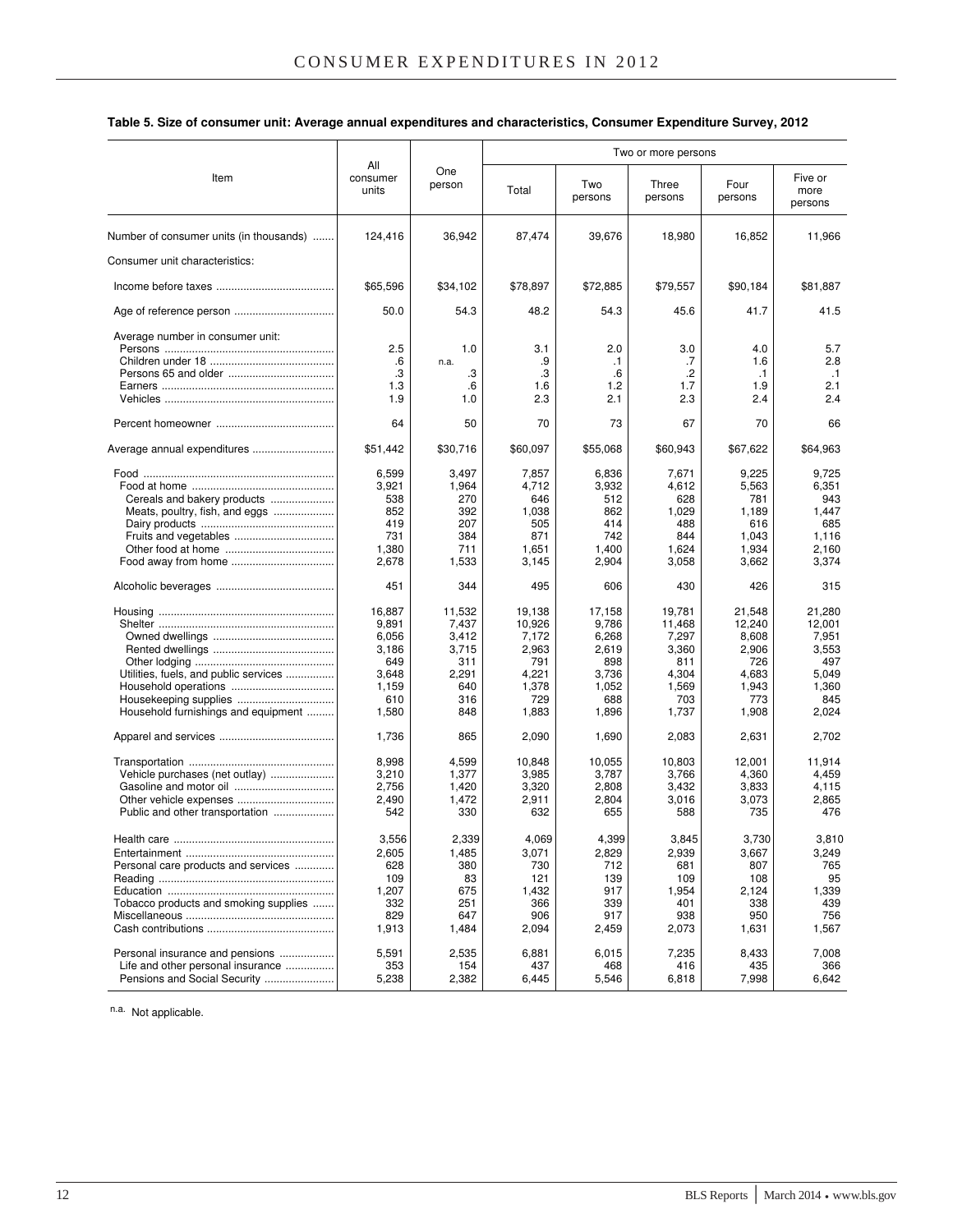| Table 6. Composition of consumer unit: Average annual expenditures and characteristics, Consumer Expenditure Survey, 2012 |  |  |
|---------------------------------------------------------------------------------------------------------------------------|--|--|
|---------------------------------------------------------------------------------------------------------------------------|--|--|

|                                                                                                       |                                                                               | Husband and wife consumer units                                               |                                                                             |                                                                             |                                                                              |                                                                               |                                                                             |                                                                          |                                                                          |
|-------------------------------------------------------------------------------------------------------|-------------------------------------------------------------------------------|-------------------------------------------------------------------------------|-----------------------------------------------------------------------------|-----------------------------------------------------------------------------|------------------------------------------------------------------------------|-------------------------------------------------------------------------------|-----------------------------------------------------------------------------|--------------------------------------------------------------------------|--------------------------------------------------------------------------|
|                                                                                                       |                                                                               |                                                                               |                                                                             |                                                                             | Husband and wife with children                                               | Other                                                                         | One<br>parent,                                                              | Single<br>person                                                         |                                                                          |
| Item                                                                                                  | Total                                                                         | Husband<br>and wife<br>only                                                   | Total                                                                       | Oldest<br>child<br>under 6                                                  | Oldest<br>child<br>6 to 17                                                   | Oldest<br>child 18<br>or older                                                | husband<br>and wife<br>consumer<br>units                                    | at least<br>one child<br>under 18                                        | and other<br>consumer<br>units                                           |
| Number of consumer units (in thousands)                                                               | 60,428                                                                        | 25,936                                                                        | 29,252                                                                      | 5,676                                                                       | 14,797                                                                       | 8,778                                                                         | 5,241                                                                       | 6,524                                                                    | 57,463                                                                   |
| Consumer unit characteristics:                                                                        |                                                                               |                                                                               |                                                                             |                                                                             |                                                                              |                                                                               |                                                                             |                                                                          |                                                                          |
|                                                                                                       | \$90,393                                                                      | \$81,717                                                                      | \$98,104                                                                    | \$85,200                                                                    | \$100,698                                                                    | \$102,074                                                                     | \$90,293                                                                    | \$34,194                                                                 | \$43,086                                                                 |
|                                                                                                       | 50.1                                                                          | 58.4                                                                          | 42.8                                                                        | 32.7                                                                        | 40.9                                                                         | 52.7                                                                          | 49.9                                                                        | 38.0                                                                     | 51.3                                                                     |
| Average number in consumer unit:                                                                      | 3.2<br>.9<br>.4<br>1.6<br>2.5                                                 | 2.0<br>n.a.<br>.7<br>1.2<br>2.4                                               | 3.9<br>1.6<br>$\cdot$ 1<br>1.9<br>2.6                                       | 3.5<br>1.5<br>(1)<br>1.7<br>2.0                                             | 4.2<br>2.2<br>(1)<br>1.8<br>2.5                                              | 3.9<br>.6<br>.2<br>2.4<br>3.1                                                 | 4.9<br>1.4<br>.6<br>2.3<br>2.9                                              | 2.9<br>1.7<br>(1)<br>1.0<br>1.2                                          | 1.7<br>$.2\,$<br>.3<br>.9<br>1.3                                         |
|                                                                                                       | 80                                                                            | 85                                                                            | 76                                                                          | 64                                                                          | 76                                                                           | 86                                                                            | 74                                                                          | 36                                                                       | 51                                                                       |
| Average annual expenditures                                                                           | \$67,310                                                                      | \$61,285                                                                      | \$72,814                                                                    | \$64,103                                                                    | \$74,659                                                                     | \$75,286                                                                      | \$67,187                                                                    | \$38,667                                                                 | \$36,152                                                                 |
| Cereals and bakery products<br>Meats, poultry, fish, and eggs                                         | 8,615<br>5,089<br>698<br>1,095<br>561<br>953<br>1,781<br>3,526                | 7,463<br>4,263<br>559<br>922<br>448<br>825<br>1,509<br>3,200                  | 9,611<br>5,742<br>803<br>1,213<br>656<br>1,060<br>2,011<br>3,869            | 7,331<br>4,452<br>623<br>830<br>570<br>858<br>1,571<br>2,879                | 10,458<br>6,095<br>878<br>1,302<br>693<br>1,100<br>2,122<br>4,363            | 9,626<br>5,958<br>789<br>1,304<br>647<br>1,118<br>2,099<br>3,668              | 9,431<br>6,041<br>890<br>1,411<br>652<br>1,073<br>2,016<br>3,390            | 5,895<br>3,673<br>515<br>802<br>353<br>676<br>1,327<br>2,222             | 4,528<br>2,699<br>369<br>598<br>275<br>499<br>957<br>1,829               |
|                                                                                                       | 553                                                                           | 670                                                                           | 475                                                                         | 503                                                                         | 502                                                                          | 411                                                                           | 351                                                                         | 175                                                                      | 377                                                                      |
| Utilities, fuels, and public services<br>Housekeeping supplies<br>Household furnishings and equipment | 20,771<br>11,739<br>8,493<br>2,220<br>1,025<br>4,487<br>1,562<br>815<br>2,169 | 18,258<br>10,213<br>7,284<br>1,712<br>1,217<br>3,997<br>1,106<br>772<br>2,170 | 22,980<br>13,149<br>9,641<br>2,568<br>940<br>4,752<br>2,004<br>856<br>2,220 | 23,621<br>13,106<br>8,851<br>3,751<br>504<br>3,867<br>3,891<br>713<br>2,044 | 23,432<br>13,616<br>10,036<br>2,619<br>961<br>4,797<br>1,785<br>925<br>2,309 | 21,803<br>12,389<br>9,486<br>1,717<br>1,186<br>5,250<br>1,151<br>829<br>2,183 | 20,803<br>11,417<br>8,066<br>2,797<br>554<br>5,430<br>1,354<br>820<br>1,782 | 14,593<br>8,586<br>3,505<br>4,872<br>209<br>3,298<br>1,244<br>477<br>989 | 13,061<br>8,095<br>3,782<br>4,010<br>302<br>2,806<br>725<br>407<br>1,027 |
|                                                                                                       | 2,235                                                                         | 1,760                                                                         | 2,685                                                                       | 2,450                                                                       | 2,870                                                                        | 2,523                                                                         | 2,250                                                                       | 2,113                                                                    | 1,154                                                                    |
| Vehicle purchases (net outlay)<br>Public and other transportation                                     | 12,163<br>4,594<br>3,599<br>3,214<br>757                                      | 11,254<br>4,355<br>3,023<br>3,058<br>818                                      | 12,786<br>4,732<br>3,999<br>3,322<br>733                                    | 10,925<br>4,357<br>3,283<br>2,710<br>575                                    | 12,522<br>4,523<br>4,038<br>3,205<br>756                                     | 14,424<br>5,328<br>4,397<br>3,903<br>796                                      | 13,174<br>5,003<br>4,212<br>3,372<br>587                                    | 6,353<br>2,104<br>2,231<br>1,767<br>251                                  | 5,968<br>1,881<br>1,929<br>1,808<br>350                                  |
| Personal care products and services<br>Tobacco products and smoking supplies                          | 4,828<br>3,554<br>804<br>145<br>1,706<br>314<br>954<br>2,550                  | 5,407<br>3,228<br>781<br>172<br>985<br>282<br>987<br>3,117                    | 4,310<br>3,948<br>835<br>126<br>2,417<br>317<br>950<br>2,078                | 3,381<br>3,023<br>678<br>96<br>793<br>236<br>936<br>1,705                   | 4,167<br>4,530<br>908<br>125<br>2,240<br>299<br>956<br>1,955                 | 5,150<br>3,563<br>812<br>148<br>3,767<br>401<br>948<br>2,528                  | 4,854<br>3,013<br>769<br>117<br>1,313<br>457<br>814<br>2,375                | 1,704<br>1,846<br>518<br>50<br>846<br>248<br>946<br>720                  | 2,430<br>1,689<br>454<br>79<br>724<br>360<br>683<br>1,378                |
| Personal insurance and pensions<br>Life and other personal insurance<br>Pensions and Social Security  | 8,117<br>554<br>7,562                                                         | 6,919<br>627<br>6,291                                                         | 9,295<br>505<br>8,790                                                       | 8,426<br>460<br>7,966                                                       | 9,695<br>501<br>9,194                                                        | 9,184<br>540<br>8,643                                                         | 7,467<br>470<br>6,996                                                       | 2,660<br>142<br>2,518                                                    | 3,268<br>164<br>3,103                                                    |

<sup>1</sup> Value is less than or equal to 0.05. n.a. Not applicable.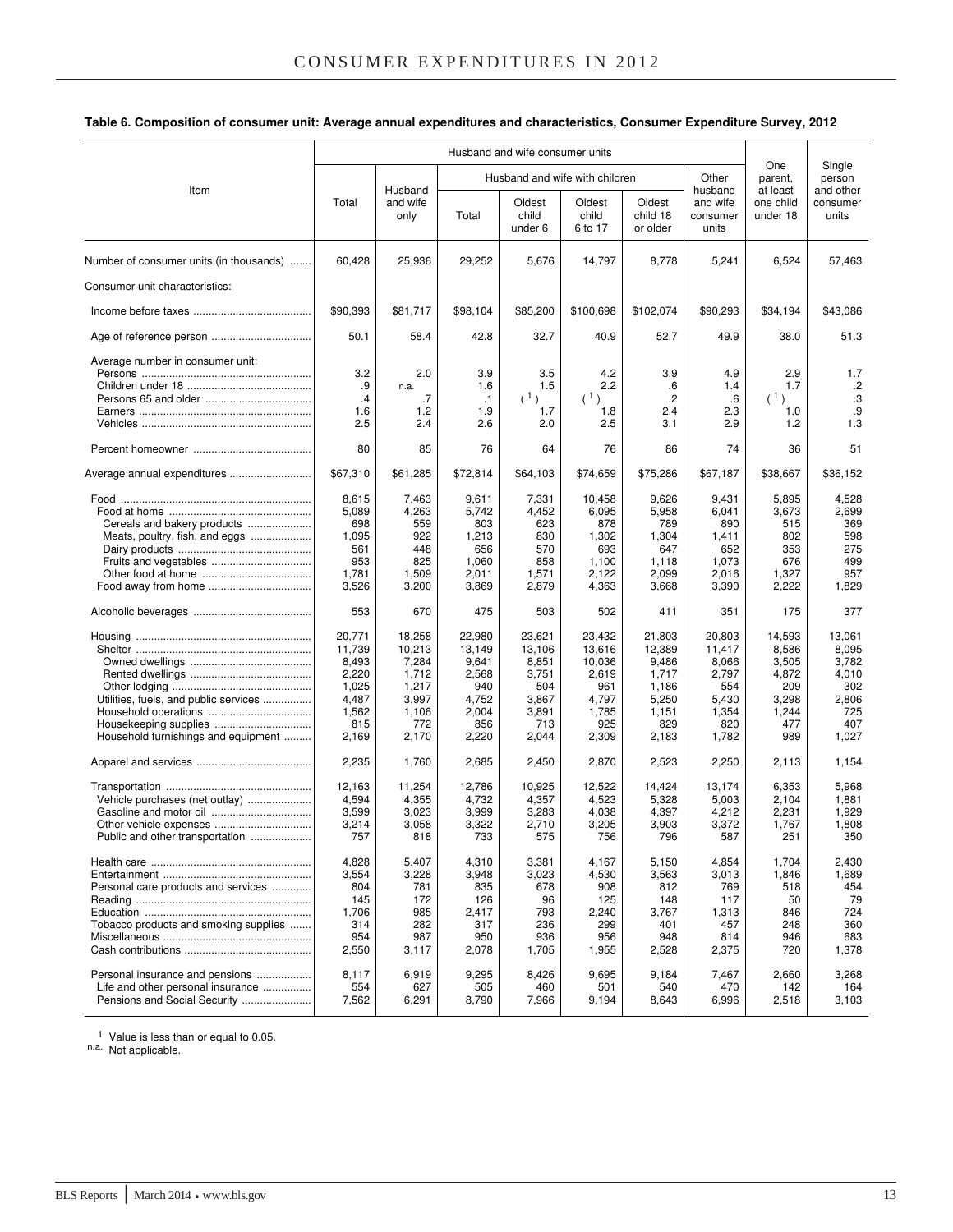|                                         |                          |           | Single consumers | Consumer units of two or more persons |            |             |                             |  |
|-----------------------------------------|--------------------------|-----------|------------------|---------------------------------------|------------|-------------|-----------------------------|--|
| Item                                    | All<br>consumer<br>units | No earner | One earner       | No earner                             | One earner | Two earners | Three or<br>more<br>earners |  |
| Number of consumer units (in thousands) | 124,416                  | 15,943    | 20,999           | 11,753                                | 26,075     | 39,702      | 9,944                       |  |
| Consumer unit characteristics:          |                          |           |                  |                                       |            |             |                             |  |
|                                         | \$65,596                 | \$19,704  | \$45,033         | \$33,243                              | \$63,836   | \$94,352    | \$110,647                   |  |
|                                         | 50.0                     | 67.6      | 44.1             | 64.6                                  | 47.8       | 43.9        | 47.1                        |  |
| Average number in consumer unit:        | 2.5                      | 1.0       | 1.0              | 2.4                                   | 3.0        | 3.1         | 4.4                         |  |
|                                         | .6                       | n.a.      | n.a.             | $\cdot$                               | 1.0        | .9          | 1.0                         |  |
|                                         | .3                       | .7        | $\cdot$ 1        | 1.2                                   | .3         | .1          | $\cdot$ 1                   |  |
|                                         | 1.3                      | n.a.      | 1.0              | n.a.                                  | 1.0        | 2.0         | 3.3                         |  |
|                                         | 1.9                      | .9        | 1.2              | 1.7                                   | 1.9        | 2.4         | 3.3                         |  |
|                                         | 64                       | 57        | 45               | 74                                    | 63         | 72          | 79                          |  |
| Average annual expenditures             | \$51,442                 | \$23,641  | \$36,030         | \$39,119                              | \$52,654   | \$67,596    | \$75,840                    |  |
|                                         | 6,599                    | 2,953     | 3,890            | 5,757                                 | 7,142      | 8,512       | 10,372                      |  |
|                                         | 3,921                    | 1,961     | 1,966            | 3,909                                 | 4,405      | 4,885       | 6,220                       |  |
| Cereals and bakery products             | 538                      | 272       | 269              | 555                                   | 605        | 664         | 851                         |  |
|                                         | 852                      | 406       | 383              | 866                                   | 980        | 1,056       | 1,434                       |  |
|                                         | 419                      | 203       | 210              | 396                                   | 473        | 532         | 653                         |  |
|                                         | 731                      | 385       | 383              | 740                                   | 812        | 897         | 1,166                       |  |
|                                         | 1,380                    | 696       | 722              | 1,351                                 | 1,536      | 1,737       | 2,116                       |  |
|                                         | 2,678                    | 991       | 1,923            | 1,848                                 | 2,737      | 3,627       | 4,152                       |  |
|                                         | 451                      | 125       | 500              | 312                                   | 408        | 607         | 537                         |  |
|                                         | 16,887                   | 9,845     | 12,807           | 13,522                                | 17,845     | 21,047      | 21,641                      |  |
|                                         | 9,891                    | 6,069     | 8,476            | 6,896                                 | 10,352     | 12,148      | 12,322                      |  |
|                                         | 6,056                    | 2,916     | 3,788            | 4,335                                 | 6,292      | 8,206       | 8,706                       |  |
|                                         | 3,186                    | 2,924     | 4,315            | 2,003                                 | 3,377      | 3,056       | 2,640                       |  |
|                                         | 649                      | 229       | 373              | 558                                   | 683        | 885         | 976                         |  |
| Utilities, fuels, and public services   | 3,648                    | 2,247     | 2,324            | 3,561                                 | 3,973      | 4,313       | 5,288                       |  |
|                                         | 1,159                    | 655       | 628              | 985                                   | 1,190      | 1,682       | 1,124                       |  |
|                                         | 610                      | 314       | 317              | 701                                   | 690        | 748         | 818                         |  |
| Household furnishings and equipment     | 1,580                    | 559       | 1,061            | 1,381                                 | 1,640      | 2,157       | 2,091                       |  |
|                                         | 1,736                    | 548       | 1,094            | 1,192                                 | 1,961      | 2,330       | 2,718                       |  |
|                                         | 8,998                    | 3,009     | 5,806            | 6,199                                 | 9,227      | 12,260      | 15,113                      |  |
| Vehicle purchases (net outlay)          | 3,210                    | 702       | 1,889            | 2,078                                 | 3,318      | 4,566       | 5,668                       |  |
|                                         | 2,756                    | 905       | 1,811            | 1,930                                 | 2,807      | 3,690       | 4,830                       |  |
|                                         | 2,490                    | 1,157     | 1,711            | 1,863                                 | 2,520      | 3,270       | 3,905                       |  |
| Public and other transportation         | 542                      | 245       | 395              | 328                                   | 582        | 735         | 709                         |  |
|                                         | 3,556                    | 2,829     | 1,968            | 4,984                                 | 3,787      | 3,881       | 4,499                       |  |
|                                         | 2,605                    | 1,182     | 1,711            | 1,932                                 | 2,750      | 3,556       | 3,360                       |  |
| Personal care products and services     | 628                      | 304       | 435              | 501                                   | 660        | 811         | 907                         |  |
|                                         | 109                      | 78        | 86               | 126                                   | 108        | 123         | 136                         |  |
|                                         | 1,207                    | 441       | 852              | 268                                   | 1,129      | 1,651       | 2,734                       |  |
| Tobacco products and smoking supplies   | 332                      | 224       | 272              | 325                                   | 363        | 357         | 455                         |  |
|                                         | 829                      | 515       | 745              | 988                                   | 843        | 915         | 930                         |  |
|                                         | 1,913                    | 1,400     | 1,547            | 2,424                                 | 1,736      | 2,202       | 2,206                       |  |
| Personal insurance and pensions         | 5,591                    | 188       | 4,318            | 588                                   | 4,695      | 9,342       | 10,229                      |  |
| Life and other personal insurance       | 353                      | 145       | 160              | 318                                   | 355        | 504         | 521                         |  |
| Pensions and Social Security            | 5,238                    | 142       | 4,158            | <sup>1</sup> 271                      | 4,339      | 8,838       | 9,707                       |  |

**Table 7. Number of earners in consumer unit: Average annual expenditures and characteristics, Consumer Expenditure Survey, 2012**

<sup>1</sup> Data are likely to have large sampling errors. n.a. Not applicable.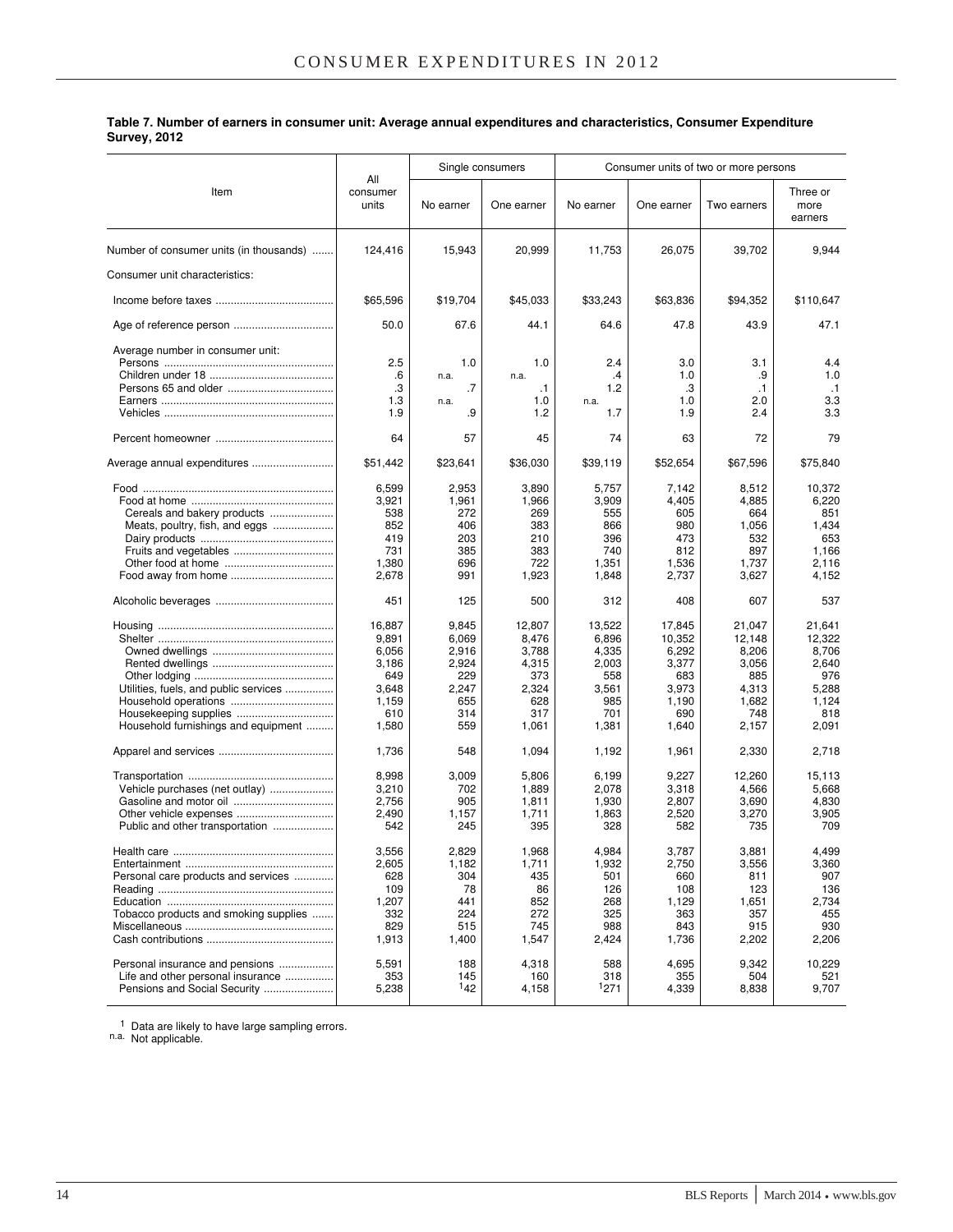Item All consumer units Housing tenure **Type of area** Homeowner Renter Urban Rural Total Homeowner with mortgage Homeowner without mortgage Total Central **City Other** Urban Number of consumer units (in thousands) ....... 124,416 79,945 47,946 31,999 44,471 114,117 36,929 77,188 10,299 Consumer unit characteristics: Income before taxes ....................................... \$65,596 \$80,330 \$93,941 \$59,937 \$39,109 \$66,877 \$56,338 \$71,919 \$51,405 Age of reference person ................................. 50.0 54.5 48.5 63.6 42.0 49.7 47.3 50.8 54.1 Average number in consumer unit: Persons ........................................................ 2.5 2.6 2.9 2.1 2.3 2.5 2.3 2.6 2.4 Children under 18 ......................................... .6 .6 .8 .3 .7 .6 .6 .6 .6 Persons 65 and older ................................... .3 .4 .2 .8 .2 .3 .3 .4 .4 Earners ......................................................... 1.3 1.4 1.7 .9 1.1 1.3 1.2 1.3 1.2 Vehicles ........................................................ 1.9 2.3 2.4 2.1 1.2 1.8 1.4 2.1 2.5 Percent homeowner ....................................... 64 100 100 100 n.a. 63 47 70 82 Average annual expenditures ........................... \$51,442 \$59,983 \$68,228 \$47,255 \$36,076 \$52,227 \$45,115 \$55,577 \$42,699 Food ............................................................... 6,599 7,465 7,920 6,565 5,037 6,652 5,929 6,975 5,981 Food at home ............................................... 3,921 4,357 4,579 3,899 3,134 3,929 3,496 4,119 3,827 Cereals and bakery products ..................... 538 599 631 531 428 540 474 569 515 Meats, poultry, fish, and eggs .................... 852 937 994 819 700 850 773 884 883 Dairy products ............................................ 419 473 499 419 322 420 365 444 409 Fruits and vegetables ................................. 731 809 845 733 591 739 675 766 642 Other food at home .................................... 1,380 1,539 1,610 1,396 1,094 1,381 1,210 1,456 1,378 Food away from home .................................. 2,678 3,108 3,341 2,666 1,903 2,723 2,433 2,856 2,154 Alcoholic beverages ....................................... 451 513 563 417 339 465 477 460 290 Housing .......................................................... 16,887 18,756 22,705 12,849 13,526 17,364 15,861 18,070 11,604 Shelter .......................................................... 9,891 10,307 13,590 5,387 9,142 10,289 9,882 10,484 5,470 Owned dwellings ........................................ 6,056 9,349 12,591 4,492 135 6,237 4,562 7,038 4,048 Rented dwellings ........................................ 3,186 57 50 67 8,812 3,389 4,828 2,701 935 Other lodging .............................................. 649 901 949 828 195 663 492 745 487 Utilities, fuels, and public services ................ 3,648 4,338 4,648 3,874 2,408 3,655 3,184 3,880 3,577 Household operations .................................. 1,159 1,439 1,638 1,139 655 1,201 1,013 1,291 693 Housekeeping supplies ................................ 610 725 734 705 403 610 480 667 612 Household furnishings and equipment ......... | 1,580 | 1,947 | 2,094 | 1,744 | 918 | 1,609 | 1,302 | 1,749 | 1,252 Apparel and services ...................................... 1,736 1,877 2,125 1,411 1,481 1,764 1,770 1,761 1,419 Transportation ................................................ 8,998 10,658 12,110 8,468 6,013 9,011 6,949 9,991 8,862 Vehicle purchases (net outlay) ..................... 3,210 3,863 4,569 2,805 2,038 3,218 2,166 3,721 3,128 Gasoline and motor oil ................................. 2,756 3,188 3,584 2,593 1,979 2,717 2,099 3,012 3,189 Other vehicle expenses ................................ 2,490 2,962 3,286 2,463 1,638 2,505 2,086 2,699 2,323 Public and other transportation .................... 542 645 671 607 357 571 598 559 222 Health care ..................................................... 3,556 4,541 4,311 4,896 1,786 3,518 2,759 3,881 3,980 Entertainment ................................................. 2,605 3,196 3,536 2,657 1,541 2,635 2,119 2,874 2,278 Personal care products and services ............. 628 733 805 605 440 643 585 670 460 Reading .......................................................... 109 139 135 145 56 110 98 116 98 Education ....................................................... 1,207 1,383 1,756 818 891 1,270 1,087 1,358 507 Tobacco products and smoking supplies ....... 332 307 324 281 377 317 296 327 494 Miscellaneous ................................................. 829 1,022 1,025 1,032 482 850 725 909 591 Cash contributions .......................................... 1,913 2,385 2,182 2,690 1,063 1,927 1,834 1,971 1,753 Personal insurance and pensions .................. 5,591 7,007 8,733 4,421 3,045 5,700 4,627 6,213 4,381 Life and other personal insurance ................ 353 478 539 386 127 361 257 410 264 Pensions and Social Security .............................. 5,238 6,529 8,194 4,035 2,917 5,339 4,370 5,803 4,117

**Table 8. Housing tenure and type of area: Average annual expenditures and characteristics, Consumer Expenditure Survey, 2012**

n.a. Not applicable.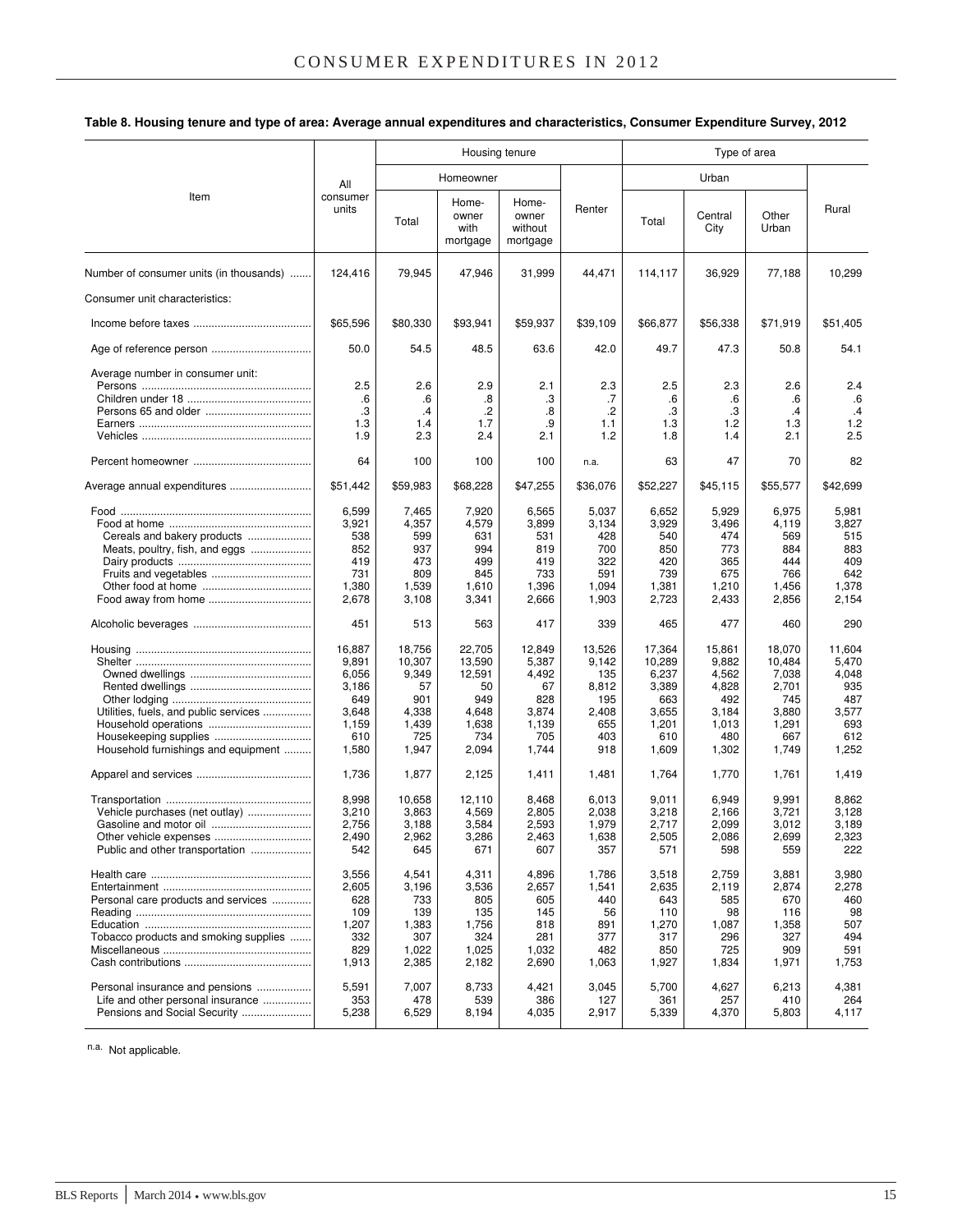|                                                                                                                                                                        |                                                                                                                                                   | White and all other races, and Asian                                                                                                               | Black or                                                                                                                                          |                                                                                                                                                        |                                                                                                                                               |  |
|------------------------------------------------------------------------------------------------------------------------------------------------------------------------|---------------------------------------------------------------------------------------------------------------------------------------------------|----------------------------------------------------------------------------------------------------------------------------------------------------|---------------------------------------------------------------------------------------------------------------------------------------------------|--------------------------------------------------------------------------------------------------------------------------------------------------------|-----------------------------------------------------------------------------------------------------------------------------------------------|--|
| Item                                                                                                                                                                   | All<br>consumer<br>units                                                                                                                          | Total                                                                                                                                              | White and<br>all other<br>races <sup>1</sup>                                                                                                      | Asian                                                                                                                                                  | African-<br>American                                                                                                                          |  |
| Number of consumer units (in thousands)                                                                                                                                | 124,416                                                                                                                                           | 108,778                                                                                                                                            | 103,386                                                                                                                                           | 5,393                                                                                                                                                  | 15,637                                                                                                                                        |  |
| Consumer unit characteristics:                                                                                                                                         |                                                                                                                                                   |                                                                                                                                                    |                                                                                                                                                   |                                                                                                                                                        |                                                                                                                                               |  |
|                                                                                                                                                                        | \$65,596                                                                                                                                          | \$68,253                                                                                                                                           | \$67,319                                                                                                                                          | \$86,156                                                                                                                                               | \$47,119                                                                                                                                      |  |
| Age of reference person                                                                                                                                                | 50.0                                                                                                                                              | 50.4                                                                                                                                               | 50.7                                                                                                                                              | 44.1                                                                                                                                                   | 47.7                                                                                                                                          |  |
| Average number in consumer unit:                                                                                                                                       | 2.5<br>.6<br>.3<br>1.3                                                                                                                            | 2.5<br>.6<br>.4<br>1.3                                                                                                                             | 2.5<br>.6<br>.4<br>1.3                                                                                                                            | 2.8<br>.7<br>.3<br>1.4                                                                                                                                 | 2.5<br>.8<br>$\cdot$<br>1.1                                                                                                                   |  |
|                                                                                                                                                                        | 1.9                                                                                                                                               | 2.0                                                                                                                                                | 2.0                                                                                                                                               | 1.6                                                                                                                                                    | 1.3                                                                                                                                           |  |
|                                                                                                                                                                        | 64                                                                                                                                                | 67                                                                                                                                                 | 68                                                                                                                                                | 54                                                                                                                                                     | 43                                                                                                                                            |  |
| Average annual expenditures                                                                                                                                            | \$51,442                                                                                                                                          | \$53,290                                                                                                                                           | \$52,870                                                                                                                                          | \$61,399                                                                                                                                               | \$38,627                                                                                                                                      |  |
| Cereals and bakery products<br>Meats, poultry, fish, and eggs<br>Utilities, fuels, and public services<br>Housekeeping supplies<br>Household furnishings and equipment | 6,599<br>3,921<br>538<br>852<br>419<br>731<br>1,380<br>2,678<br>451<br>16,887<br>9,891<br>6,056<br>3,186<br>649<br>3,648<br>1,159<br>610<br>1,580 | 6,875<br>4,059<br>557<br>855<br>443<br>760<br>1,443<br>2,816<br>486<br>17,246<br>10,099<br>6,402<br>2,994<br>702<br>3,666<br>1,209<br>632<br>1,641 | 6.822<br>4,044<br>556<br>846<br>446<br>747<br>1,448<br>2,777<br>492<br>17,058<br>9,904<br>6,299<br>2,902<br>703<br>3,677<br>1,195<br>638<br>1,643 | 7,980<br>4,367<br>584<br>1,034<br>372<br>1,037<br>1,339<br>3,613<br>360<br>20,821<br>13,841<br>8,380<br>4,770<br>691<br>3,456<br>1,469<br>497<br>1,558 | 4,701<br>2,973<br>404<br>836<br>254<br>530<br>949<br>1,728<br>212<br>14,395<br>8,441<br>3,645<br>4,521<br>275<br>3,525<br>810<br>459<br>1,160 |  |
|                                                                                                                                                                        | 1,736                                                                                                                                             | 1,741                                                                                                                                              | 1,710                                                                                                                                             | 2,391                                                                                                                                                  | 1,697                                                                                                                                         |  |
| Vehicle purchases (net outlay)<br>Public and other transportation                                                                                                      | 8,998<br>3,210<br>2,756<br>2,490<br>542                                                                                                           | 9,322<br>3,362<br>2,817<br>2,571<br>571                                                                                                            | 9,280<br>3,363<br>2,825<br>2,566<br>525                                                                                                           | 10,117<br>3,339<br>2,659<br>2,658<br>1,461                                                                                                             | 6,751<br>2,155<br>2,329<br>1,927<br>340                                                                                                       |  |
| Health care<br>Personal care products and services<br>Tobacco products and smoking supplies                                                                            | 3,556<br>2,605<br>628<br>109<br>1,207<br>332<br>829<br>1,913                                                                                      | 3,779<br>2,761<br>637<br>119<br>1,289<br>344<br>867<br>1,992                                                                                       | 3,804<br>2,784<br>640<br>120<br>1,184<br>354<br>868<br>2,025                                                                                      | 3,285<br>2,303<br>594<br>97<br>3,295<br>161<br>849<br>1,356                                                                                            | 2,013<br>1,526<br>565<br>45<br>641<br>245<br>563<br>1,358                                                                                     |  |
| Personal insurance and pensions<br>Life and other personal insurance<br>Pensions and Social Security                                                                   | 5,591<br>353<br>5,238                                                                                                                             | 5,832<br>357<br>5,475                                                                                                                              | 5,730<br>357<br>5,373                                                                                                                             | 7,789<br>361<br>7,428                                                                                                                                  | 3,914<br>321<br>3,593                                                                                                                         |  |

#### **Table 9. Race of reference person: Average annual expenditures and characteristics, Consumer Expenditure Survey, 2012**

<sup>1</sup> All other races includes Native Hawaiian or other Pacific Islander, American Indian or Alaska Native, and approximately 1 percent reporting more than one race.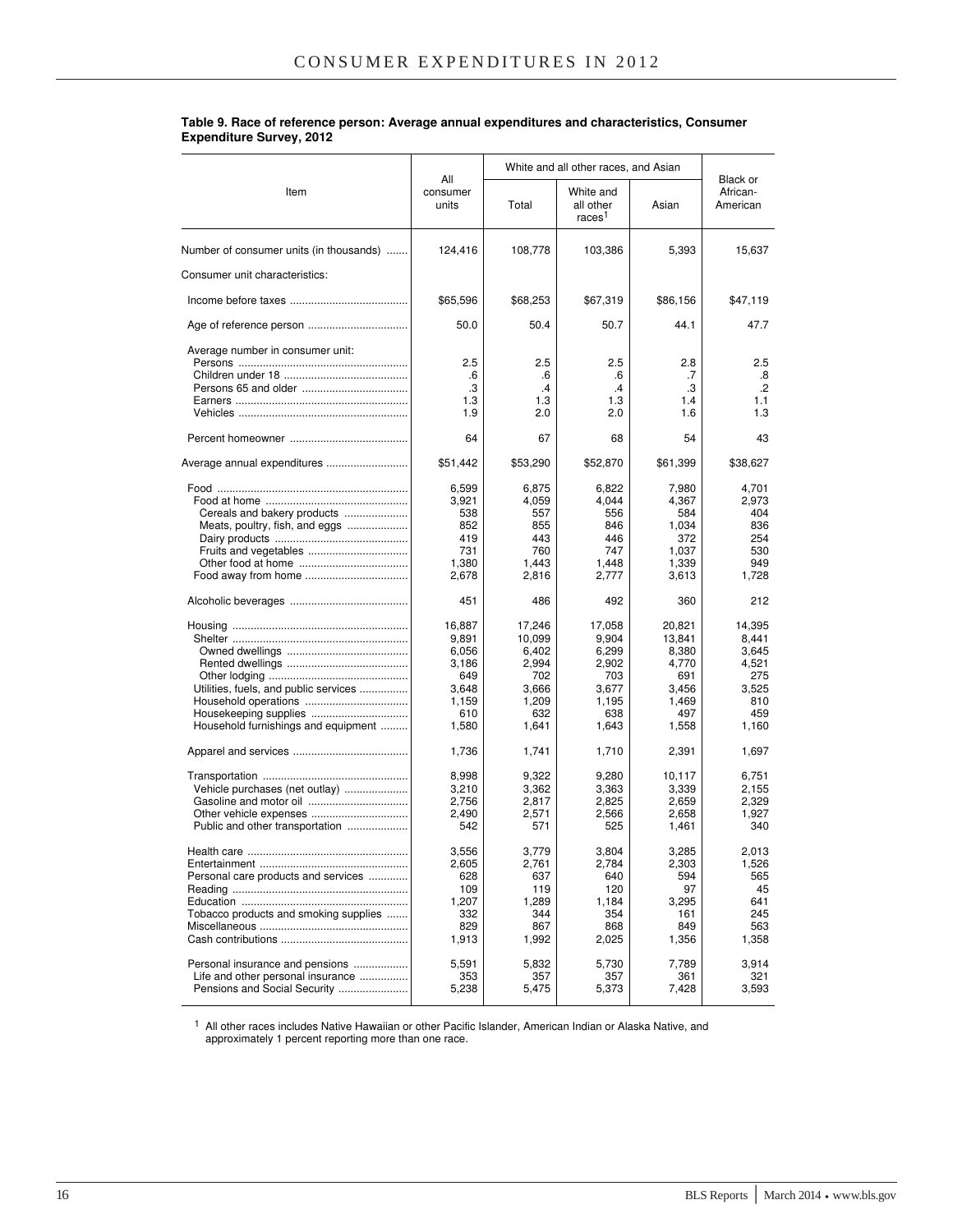#### **Table 10. Hispanic or Latino origin of reference person: Average annual expenditures and characteristics, Consumer Expenditure Survey, 2012**

|                                                                                                                                 |                                                                                                                                          |                                                                                                                                          |                                                                                                                                          | Not Hispanic or Latino                                                                                                                    |                                                                                                                                      |  |  |
|---------------------------------------------------------------------------------------------------------------------------------|------------------------------------------------------------------------------------------------------------------------------------------|------------------------------------------------------------------------------------------------------------------------------------------|------------------------------------------------------------------------------------------------------------------------------------------|-------------------------------------------------------------------------------------------------------------------------------------------|--------------------------------------------------------------------------------------------------------------------------------------|--|--|
| Item                                                                                                                            | All<br>consumer<br>units                                                                                                                 | Hispanic<br>or Latino                                                                                                                    | Total                                                                                                                                    | White and<br>all other<br>races                                                                                                           | <b>Black</b><br>or<br>African-<br>American                                                                                           |  |  |
| Number of consumer units (in thousands)                                                                                         | 124,416                                                                                                                                  | 15,597                                                                                                                                   | 108,819                                                                                                                                  | 93,385                                                                                                                                    | 15,434                                                                                                                               |  |  |
| Consumer unit characteristics:                                                                                                  |                                                                                                                                          |                                                                                                                                          |                                                                                                                                          |                                                                                                                                           |                                                                                                                                      |  |  |
|                                                                                                                                 | \$65,596                                                                                                                                 | \$48,066                                                                                                                                 | \$68,109                                                                                                                                 | \$71,552                                                                                                                                  | \$47,277                                                                                                                             |  |  |
|                                                                                                                                 | 50.0                                                                                                                                     | 42.8                                                                                                                                     | 51.1                                                                                                                                     | 51.6                                                                                                                                      | 47.7                                                                                                                                 |  |  |
| Average number in consumer unit:                                                                                                | 2.5<br>.6<br>.3<br>1.3<br>1.9                                                                                                            | 3.3<br>1.1<br>$\cdot$<br>1.6<br>1.6                                                                                                      | 2.4<br>.5<br>$\cdot$ 4<br>1.2<br>1.9                                                                                                     | 2.3<br>.5<br>$\cdot$ 4<br>1.3<br>2.0                                                                                                      | 2.5<br>.8<br>$\cdot$<br>1.1<br>1.3                                                                                                   |  |  |
|                                                                                                                                 | 64                                                                                                                                       | 46                                                                                                                                       | 67                                                                                                                                       | 71                                                                                                                                        | 43                                                                                                                                   |  |  |
| Average annual expenditures                                                                                                     | \$51,442                                                                                                                                 | \$42,268                                                                                                                                 | \$52,757                                                                                                                                 | \$55,097                                                                                                                                  | \$38,634                                                                                                                             |  |  |
| Cereals and bakery products<br>Meats, poultry, fish, and eggs<br>Fruits and vegetables<br>Utilities, fuels, and public services | 6,599<br>3.921<br>538<br>852<br>419<br>731<br>1,380<br>2,678<br>451<br>16,887<br>9,891<br>6,056<br>3,186<br>649<br>3,648<br>1,159<br>610 | 6,570<br>4,116<br>534<br>1,037<br>427<br>820<br>1,298<br>2,454<br>338<br>15,061<br>9,215<br>4,185<br>4,843<br>187<br>3,325<br>728<br>568 | 6,603<br>3,893<br>538<br>826<br>418<br>718<br>1,392<br>2,710<br>467<br>17,149<br>9,987<br>6,324<br>2,949<br>715<br>3,695<br>1,221<br>616 | 6.924<br>4,050<br>561<br>825<br>446<br>750<br>1,468<br>2,875<br>510<br>17,605<br>10,244<br>6,763<br>2,694<br>787<br>3,721<br>1,288<br>642 | 4,678<br>2,954<br>402<br>835<br>251<br>528<br>938<br>1,724<br>212<br>14,393<br>8,432<br>3,664<br>4,491<br>278<br>3,535<br>815<br>462 |  |  |
| Household furnishings and equipment                                                                                             | 1,580<br>1,736                                                                                                                           | 1,225<br>2,030                                                                                                                           | 1,631<br>1,694                                                                                                                           | 1,711<br>1,694                                                                                                                            | 1,149<br>1,695                                                                                                                       |  |  |
| Vehicle purchases (net outlay)<br>Public and other transportation                                                               | 8,998<br>3,210<br>2,756<br>2,490<br>542<br>3,556<br>2,605                                                                                | 8,306<br>2,890<br>2.727<br>2,294<br>395<br>1,893<br>1,588                                                                                | 9,097<br>3,256<br>2,760<br>2,518<br>563<br>3,795<br>2,751                                                                                | 9,485<br>3,439<br>2,831<br>2,615<br>600<br>4,088<br>2,953                                                                                 | 6,755<br>2,154<br>2,328<br>1,934<br>339<br>2,024<br>1,531                                                                            |  |  |
| Personal care products and services<br>Tobacco products and smoking supplies                                                    | 628<br>109<br>1,207<br>332<br>829<br>1,913                                                                                               | 556<br>40<br>488<br>157<br>553<br>782                                                                                                    | 639<br>119<br>1,310<br>357<br>868<br>2,075                                                                                               | 651<br>132<br>1,423<br>375<br>919<br>2,192                                                                                                | 565<br>45<br>631<br>246<br>561<br>1,364                                                                                              |  |  |
| Personal insurance and pensions<br>Life and other personal insurance<br>Pensions and Social Security                            | 5,591<br>353<br>5,238                                                                                                                    | 3,905<br>112<br>3,793                                                                                                                    | 5,833<br>387<br>5,446                                                                                                                    | 6,146<br>398<br>5,749                                                                                                                     | 3,934<br>324<br>3,610                                                                                                                |  |  |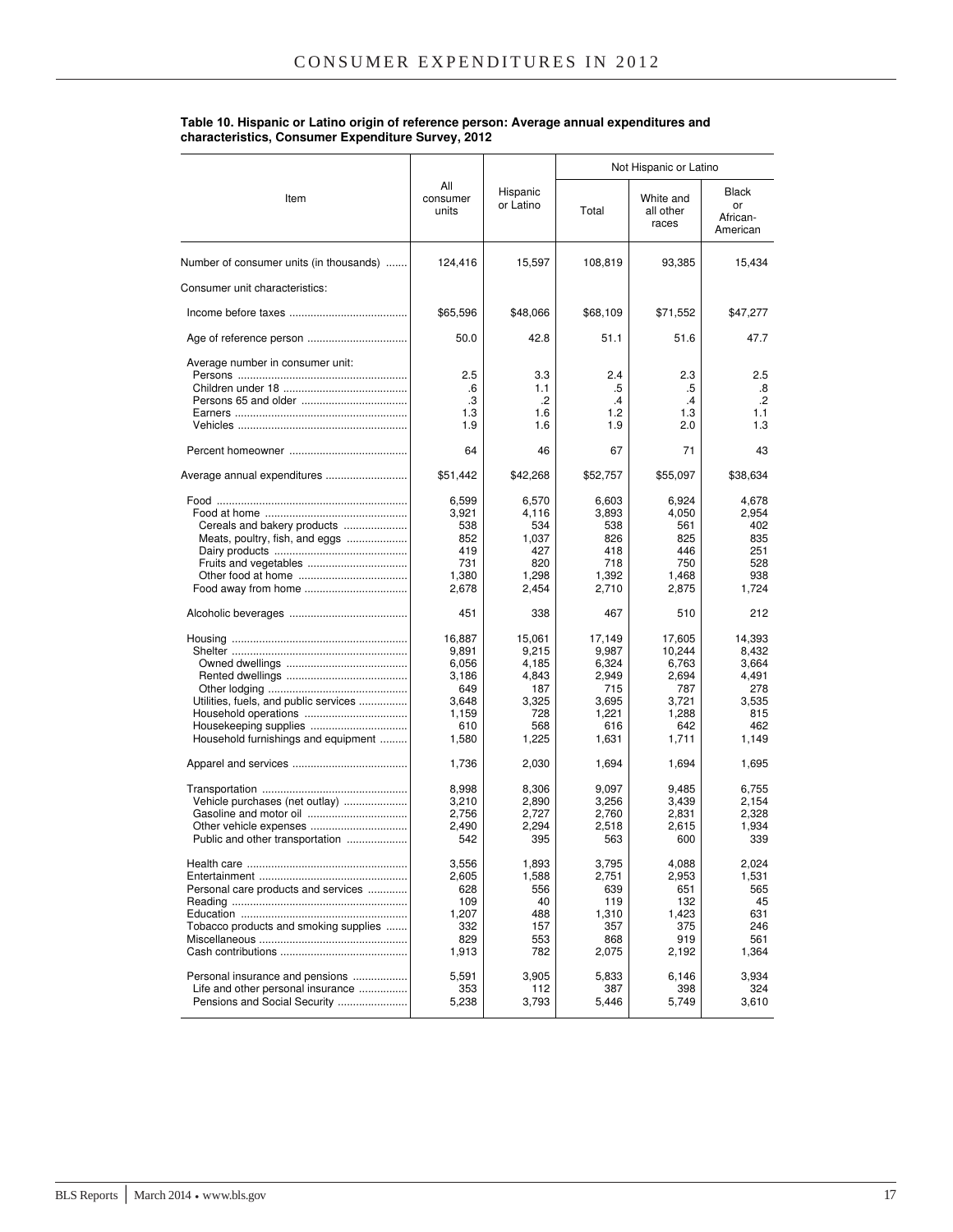| Item                                                                                                 | All<br>consumer<br>units                                                   | Northeast                                                                   | Midwest                                                                  | South                                                                      | West                                                                        |
|------------------------------------------------------------------------------------------------------|----------------------------------------------------------------------------|-----------------------------------------------------------------------------|--------------------------------------------------------------------------|----------------------------------------------------------------------------|-----------------------------------------------------------------------------|
| Number of consumer units (in thousands)                                                              | 124,416                                                                    | 22,459                                                                      | 27,584                                                                   | 46,338                                                                     | 28,035                                                                      |
| Consumer unit characteristics:                                                                       |                                                                            |                                                                             |                                                                          |                                                                            |                                                                             |
|                                                                                                      | \$65,596                                                                   | \$72,036                                                                    | \$65,217                                                                 | \$60,219                                                                   | \$69,700                                                                    |
|                                                                                                      | 50.0                                                                       | 50.9                                                                        | 49.6                                                                     | 50.3                                                                       | 49.3                                                                        |
| Average number in consumer unit:                                                                     | 2.5<br>.6<br>.3<br>1.3<br>1.9                                              | 2.4<br>.6<br>$\cdot$<br>1.3<br>1.6                                          | 2.4<br>.6<br>.3<br>1.3<br>2.0                                            | 2.5<br>.6<br>.3<br>1.2<br>1.9                                              | 2.6<br>.6<br>.3<br>1.4<br>2.0                                               |
|                                                                                                      | 64                                                                         | 62                                                                          | 68                                                                       | 66                                                                         | 59                                                                          |
| Average annual expenditures                                                                          | \$51,442                                                                   | \$55,884                                                                    | \$48,602                                                                 | \$47,757                                                                   | \$56,782                                                                    |
| Cereals and bakery products<br>Meats, poultry, fish, and eggs                                        | 6,599<br>3,921<br>538<br>852<br>419<br>731<br>1,380<br>2,678               | 6,962<br>4,056<br>586<br>898<br>448<br>798<br>1,327<br>2,906                | 6,393<br>3,906<br>556<br>797<br>421<br>728<br>1,405<br>2,486             | 6,156<br>3,652<br>488<br>839<br>383<br>637<br>1,304<br>2,504               | 7,246<br>4,272<br>564<br>893<br>452<br>836<br>1,526<br>2,974                |
|                                                                                                      | 451                                                                        | 535                                                                         | 437                                                                      | 375                                                                        | 524                                                                         |
| Utilities, fuels, and public services<br>Household furnishings and equipment                         | 16,887<br>9,891<br>6,056<br>3,186<br>649<br>3,648<br>1,159<br>610<br>1,580 | 19,745<br>12,274<br>7,480<br>3,938<br>856<br>3,979<br>1,435<br>597<br>1,460 | 15,012<br>8,530<br>5,644<br>2,282<br>604<br>3,455<br>973<br>588<br>1,466 | 15,280<br>8,298<br>5,147<br>2,617<br>534<br>3,704<br>1,030<br>609<br>1,640 | 19,103<br>11,953<br>6,823<br>4,416<br>715<br>3,481<br>1,333<br>644<br>1,691 |
|                                                                                                      | 1,736                                                                      | 1,833                                                                       | 1,564                                                                    | 1,662                                                                      | 1,950                                                                       |
| Vehicle purchases (net outlay)<br>Public and other transportation                                    | 8,998<br>3,210<br>2,756<br>2,490<br>542                                    | 8,857<br>2,906<br>2,503<br>2,612<br>836                                     | 8,604<br>3,216<br>2,713<br>2,242<br>432                                  | 9,080<br>3,413<br>2,863<br>2,434<br>371                                    | 9,367<br>3,115<br>2,824<br>2,730<br>698                                     |
| Personal care products and services<br>Tobacco products and smoking supplies                         | 3,556<br>2,605<br>628<br>109<br>1,207<br>332<br>829<br>1,913               | 3,572<br>2,723<br>635<br>134<br>1,789<br>354<br>938<br>1,798                | 3,844<br>2,550<br>572<br>107<br>1,180<br>341<br>808<br>1,851             | 3,234<br>2.407<br>628<br>82<br>851<br>364<br>665<br>1,699                  | 3.795<br>2,894<br>680<br>137<br>1,358<br>250<br>1,033<br>2,417              |
| Personal insurance and pensions<br>Life and other personal insurance<br>Pensions and Social Security | 5,591<br>353<br>5,238                                                      | 6,009<br>332<br>5,677                                                       | 5,339<br>334<br>5,005                                                    | 5,273<br>393<br>4,879                                                      | 6,030<br>320<br>5,710                                                       |

#### **Table 11. Region of residence: Average annual expenditures and characteristics, Consumer Expenditure Survey, 2012**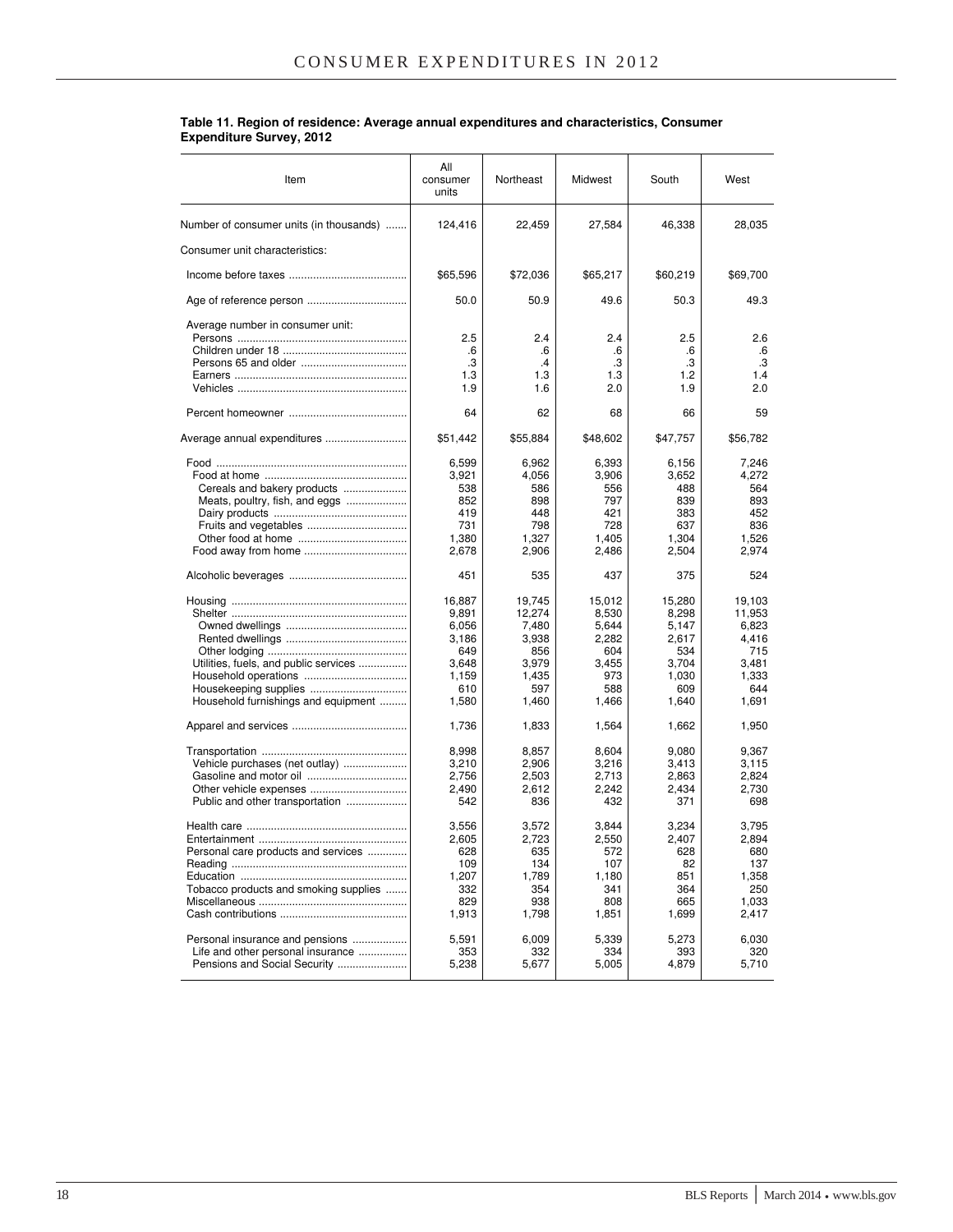#### **Table 12. Occupation of reference person: Average annual expenditures and characteristics, Consumer Expenditure Survey, 2012**

|                                         |                              | Wage and salary earners                |                                  |                                                |                    |                                          |                                              |           |                                             |
|-----------------------------------------|------------------------------|----------------------------------------|----------------------------------|------------------------------------------------|--------------------|------------------------------------------|----------------------------------------------|-----------|---------------------------------------------|
| Item                                    | Self-<br>employed<br>workers | Total<br>wage and<br>salary<br>earners | Managers<br>and<br>professionals | Technical,<br>sales and<br>clerical<br>workers | Service<br>workers | Construction<br>workers and<br>mechanics | Operators,<br>fabricators<br>and<br>laborers | Retired   | All other,<br>including<br>not<br>reporting |
| Number of consumer units (in thousands) | 6,058                        | 76,929                                 | 31,412                           | 19,690                                         | 13,335             | 4,097                                    | 8,396                                        | 22,812    | 18,617                                      |
| Consumer unit characteristics:          |                              |                                        |                                  |                                                |                    |                                          |                                              |           |                                             |
|                                         | \$86,024                     | \$78,173                               | \$107,270                        | \$63,123                                       | \$52,945           | \$60,792                                 | \$53,151                                     | \$38,015  | \$40,778                                    |
|                                         | 49.6                         | 43.9                                   | 45.1                             | 43.2                                           | 42.6               | 42.6                                     | 43.9                                         | 74.0      | 46.0                                        |
| Average number in consumer unit:        |                              |                                        |                                  |                                                |                    |                                          |                                              |           |                                             |
|                                         | 2.6                          | 2.6                                    | 2.6                              | 2.5                                            | 2.7                | 2.8                                      | 2.7                                          | 1.7       | 2.8                                         |
|                                         | .6                           | .7                                     | .7                               | .6                                             | .8                 | .8                                       | .8                                           | $\cdot$ 1 | .9                                          |
|                                         | $\cdot$                      | $\cdot$ 1                              | $\cdot$ 1                        | $\cdot$ 1                                      | $\cdot$ 1          | $\cdot$ 1                                | $\cdot$ 1                                    | 1.2       | $\cdot$                                     |
|                                         | 1.8                          | 1.7                                    | 1.7                              | 1.7                                            | 1.7                | 1.8                                      | 1.7                                          | .2        | .6                                          |
|                                         | 2.1                          | 2.0                                    | 2.2                              | 1.9                                            | 1.8                | 2.4                                      | 2.0                                          | 1.6       | 1.5                                         |
|                                         | 71                           | 63                                     | 73                               | 58                                             | 49                 | 64                                       | 57                                           | 80        | 49                                          |
| Average annual expenditures             | \$61,645                     | \$57,431                               | \$73,079                         | \$49,627                                       | \$44,275           | \$50,035                                 | \$41,511                                     | \$38,699  | \$39,195                                    |
|                                         | 7,412                        | 7,209                                  | 8,695                            | 6,610                                          | 5,790              | 6,847                                    | 5,399                                        | 5,084     | 5,744                                       |
|                                         | 4,447                        | 4,079                                  | 4,631                            | 3,799                                          | 3,572              | 4,179                                    | 3,413                                        | 3,292     | 3,885                                       |
| Cereals and bakery products             | 558                          | 560                                    | 633                              | 523                                            | 512                | 589                                      | 438                                          | 451       | 548                                         |
| Meats, poultry, fish, and eggs          | 995                          | 877                                    | 934                              | 820                                            | 809                | 1,025                                    | 832                                          | 698       | 895                                         |
|                                         | 471                          | 439                                    | 512                              | 413                                            | 366                | 419                                      | 342                                          | 341       | 418                                         |
| Fruits and vegetables                   | 896                          | 757                                    | 884                              | 678                                            | 673                | 749                                      | 616                                          | 646       | 680                                         |
|                                         | 1,525                        | 1,446                                  | 1,668                            | 1,365                                          | 1,213              | 1,398                                    | 1,184                                        | 1,156     | 1,344                                       |
|                                         | 2,966                        | 3,129                                  | 4,064                            | 2,811                                          | 2,218              | 2,668                                    | 1,986                                        | 1,792     | 1,859                                       |
|                                         | 645                          | 528                                    | 679                              | 484                                            | 361                | 402                                      | 371                                          | 325       | 242                                         |
|                                         | 18,696                       | 18,402                                 | 22,990                           | 16,153                                         | 14,854             | 15,620                                   | 13,504                                       | 13,534    | 14,174                                      |
|                                         | 11,084                       | 10,936                                 | 13,747                           | 9,599                                          | 8,980              | 8,484                                    | 7,857                                        | 7,352     | 8,292                                       |
|                                         | 7,350                        | 6,735                                  | 9,380                            | 5,358                                          | 4,431              | 5,321                                    | 4,417                                        | 4,913     | 4,228                                       |
|                                         | 2,808                        | 3,494                                  | 3,170                            | 3,792                                          | 4,223              | 2,885                                    | 3,144                                        | 1,835     | 3,695                                       |
|                                         | 926                          | 707                                    | 1,197                            | 449                                            | 327                | 278                                      | 296                                          | 605       | 370                                         |
| Utilities, fuels, and public services   | 3,781                        | 3,802                                  | 4,234                            | 3,632                                          | 3,381              | 3,658                                    | 3,322                                        | 3,317     | 3,377                                       |
|                                         | 1,194                        | 1,287                                  | 1,914                            | 963                                            | 809                | 763                                      | 715                                          | 1,012     | 800                                         |
|                                         | 708                          | 616                                    | 744                              | 539                                            | 491                | 563                                      | 526                                          | 630       | 536                                         |
| Household furnishings and equipment     | 1,930                        | 1,762                                  | 2,351                            | 1,420                                          | 1,193              | 2,151                                    | 1,085                                        | 1,223     | 1,169                                       |
|                                         |                              |                                        |                                  |                                                |                    |                                          |                                              |           |                                             |
|                                         | 2,050                        | 1,995                                  | 2,457                            | 1,872                                          | 1,371              | 1,999                                    | 1,462                                        | 1,006     | 1,482                                       |
|                                         | 9,540                        | 10,470                                 | 12,010                           | 9,660                                          | 9,221              | 10,524                                   | 8,593                                        | 6,082     | 6,340                                       |
| Vehicle purchases (net outlay)          | 2,848                        | 3.894                                  | 4,346                            | 3,751                                          | 3,599              | 3,637                                    | 3,129                                        | 1,942     | 2,059                                       |
|                                         | 3,076                        | 3,166                                  | 3,416                            | 2,937                                          | 2,793              | 3,838                                    | 3,035                                        | 1,731     | 2,210                                       |
| Other vehicle expenses                  | 3,051                        | 2,789                                  | 3,264                            | 2,550                                          | 2,449              | 2,741                                    | 2,158                                        | 1,977     | 1,727                                       |
| Public and other transportation         | 565                          | 621                                    | 983                              | 422                                            | 381                | 308                                      | 270                                          | 431       | 344                                         |
|                                         | 4,084                        | 3,280                                  | 4,169                            | 2,889                                          | 2,464              | 2,811                                    | 2,393                                        | 5,029     | 2,726                                       |
|                                         | 3,796                        | 2,871                                  | 3,852                            | 2,408                                          | 1,992              | 2,689                                    | 1,749                                        | 1,960     | 1,935                                       |
| Personal care products and services     | 821                          | 685                                    | 882                              | 607                                            | 541                | 562                                      | 424                                          | 541       | 446                                         |
|                                         | 122                          | 110                                    | 161                              | 86                                             | 75                 | 76                                       | 46                                           | 136       | 71                                          |
|                                         | 1,304                        | 1,478                                  | 2,284                            | 1,017                                          | 970                | 669                                      | 739                                          | 214       | 1,277                                       |
| Tobacco products and smoking supplies   | 341                          | 339                                    | 234                              | 371                                            | 368                | 589                                      | 489                                          | 199       | 460                                         |
|                                         | 1,071                        | 858                                    | 1,172                            | 694                                            | 606                | 757                                      | 519                                          | 958       | 474                                         |
|                                         | 2,108                        | 1,916                                  | 2,949                            | 1,230                                          | 1,216              | 1,163                                    | 1,139                                        | 2,467     | 1,155                                       |
| Personal insurance and pensions         | 9,656                        | 7,291                                  | 10,545                           | 5,546                                          | 4,446              | 5,326                                    | 4,683                                        | 1,166     | 2,667                                       |
| Life and other personal insurance       | 627                          | 370                                    | 536                              | 271                                            | 218                | 209                                      | 304                                          | 316       | 235                                         |
| Pensions and Social Security            | 9,029                        | 6,920                                  | 10,009                           | 5,275                                          | 4,228              | 5,118                                    | 4,379                                        | 849       | 2,432                                       |
|                                         |                              |                                        |                                  |                                                |                    |                                          |                                              |           |                                             |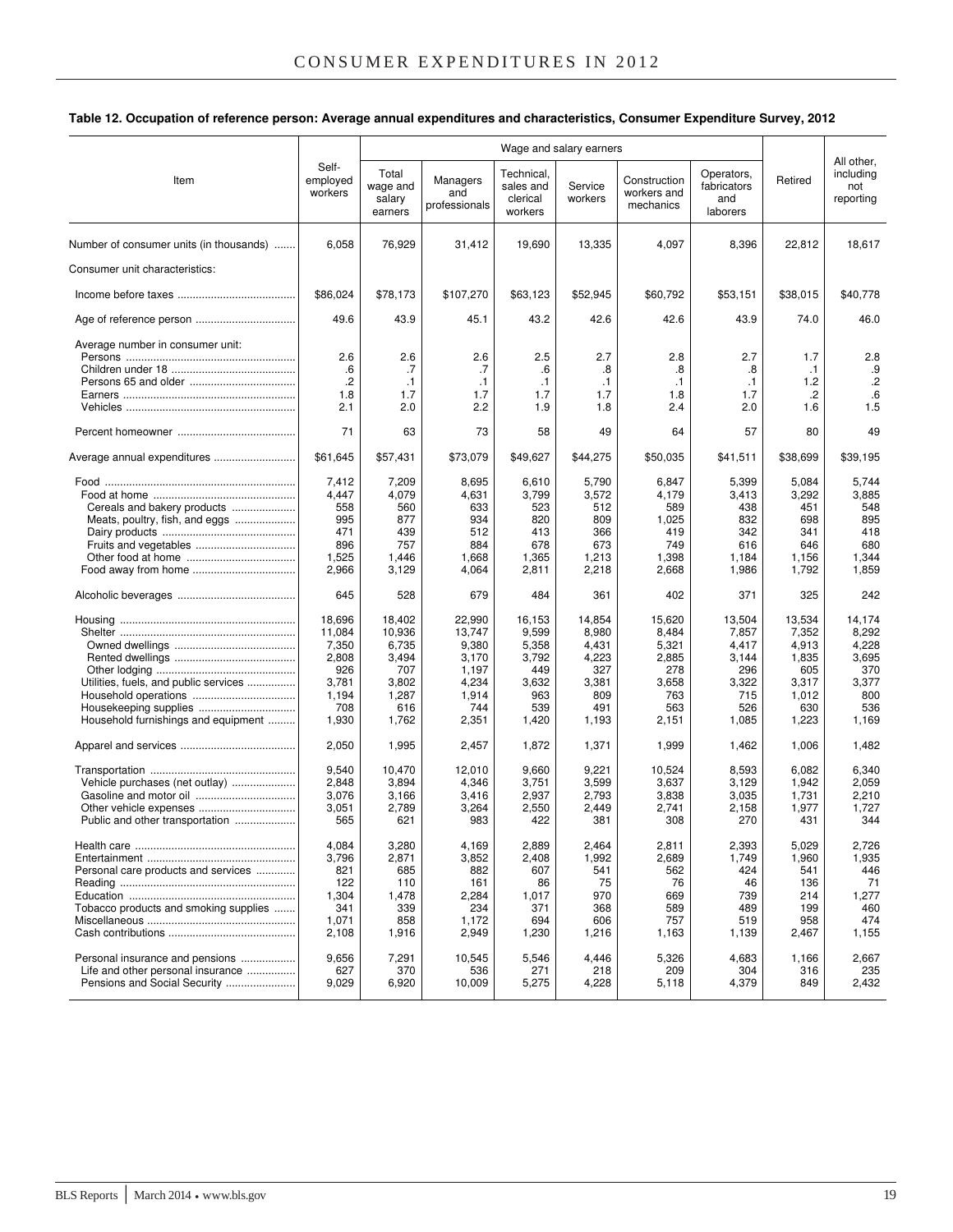**Table 13. Highest education level of any member: Average annual expenditures and characteristics, Consumer Expenditure Survey, 2012**

|                                                                                                       |                                                                            |                                                                          |                                                                      | Less than college graduate                                             |                                                                          |                                                                            | College graduate                                                              |                                                                             |                                                                                |  |
|-------------------------------------------------------------------------------------------------------|----------------------------------------------------------------------------|--------------------------------------------------------------------------|----------------------------------------------------------------------|------------------------------------------------------------------------|--------------------------------------------------------------------------|----------------------------------------------------------------------------|-------------------------------------------------------------------------------|-----------------------------------------------------------------------------|--------------------------------------------------------------------------------|--|
| Item                                                                                                  | All<br>consumer<br>units                                                   | Total                                                                    | Less<br>than<br>high<br>school<br>graduate                           | High<br>school<br>graduate                                             | High<br>school<br>graduate<br>with<br>some<br>college                    | Associate's<br>degree                                                      | Total                                                                         | Bachelor's<br>degree                                                        | Master's,<br>professional,<br>doctoral<br>degree                               |  |
| Number of consumer units (in thousands)                                                               | 124,416                                                                    | 76,789                                                                   | 10,571                                                               | 26,601                                                                 | 25,793                                                                   | 13,825                                                                     | 47,626                                                                        | 28,069                                                                      | 19,557                                                                         |  |
| Consumer unit characteristics:                                                                        |                                                                            |                                                                          |                                                                      |                                                                        |                                                                          |                                                                            |                                                                               |                                                                             |                                                                                |  |
|                                                                                                       | \$65,596                                                                   | \$44,603                                                                 | \$25,159                                                             | \$39,357                                                               | \$48,224                                                                 | \$62,809                                                                   | \$99.444                                                                      | \$85,802                                                                    | \$119,023                                                                      |  |
|                                                                                                       | 50.0                                                                       | 50.7                                                                     | 56.2                                                                 | 53.0                                                                   | 47.5                                                                     | 48.3                                                                       | 48.9                                                                          | 47.4                                                                        | 51.1                                                                           |  |
| Average number in consumer unit:                                                                      | 2.5<br>.6<br>.3<br>1.3<br>1.9                                              | 2.4<br>.6<br>$\cdot$<br>1.2<br>1.7                                       | 2.2<br>.7<br>.5<br>.7<br>1.1                                         | 2.4<br>.6<br>$\cdot$<br>1.0<br>1.7                                     | 2.4<br>.6<br>.3<br>1.2<br>1.8                                            | 2.7<br>.7<br>.3<br>1.5<br>2.2                                              | 2.6<br>.6<br>.3<br>1.5<br>2.1                                                 | 2.5<br>.6<br>.3<br>1.5<br>2.1                                               | 2.7<br>.6<br>$\cdot$<br>1.5<br>2.2                                             |  |
|                                                                                                       | 64                                                                         | 58                                                                       | 47                                                                   | 59                                                                     | 56                                                                       | 68                                                                         | 74                                                                            | 71                                                                          | 79                                                                             |  |
| Average annual expenditures                                                                           | \$51,442                                                                   | \$39,107                                                                 | \$24,582                                                             | \$34,786                                                               | \$43,041                                                                 | \$50,836                                                                   | \$71,151                                                                      | \$63,135                                                                    | \$82,606                                                                       |  |
| Cereals and bakery products<br>Meats, poultry, fish, and eggs<br>Fruits and vegetables                | 6,599<br>3,921<br>538<br>852<br>419<br>731<br>1,380<br>2,678               | 5,409<br>3,442<br>473<br>802<br>349<br>608<br>1,211<br>1,967             | 3,913<br>2,862<br>383<br>672<br>288<br>550<br>969<br>1,051           | 4,944<br>3,263<br>453<br>812<br>322<br>567<br>1,109<br>1,682           | 5,749<br>3,542<br>481<br>772<br>363<br>626<br>1,299<br>2,207             | 6,658<br>3,980<br>554<br>926<br>414<br>687<br>1,399<br>2,678               | 8,435<br>4,654<br>637<br>930<br>526<br>919<br>1,641<br>3,782                  | 7,928<br>4,379<br>592<br>911<br>488<br>848<br>1,541<br>3,549                | 9,143<br>5,032<br>700<br>957<br>577<br>1,017<br>1,781<br>4,111                 |  |
|                                                                                                       | 451                                                                        | 292                                                                      | 108                                                                  | 236                                                                    | 350                                                                      | 416                                                                        | 696                                                                           | 650                                                                         | 759                                                                            |  |
| Utilities, fuels, and public services<br>Housekeeping supplies<br>Household furnishings and equipment | 16,887<br>9,891<br>6,056<br>3,186<br>649<br>3,648<br>1,159<br>610<br>1,580 | 13,197<br>7,532<br>3,998<br>3,226<br>308<br>3,318<br>726<br>516<br>1,106 | 9,388<br>5,521<br>2,087<br>3,362<br>72<br>2,541<br>390<br>382<br>554 | 12,143<br>6,871<br>3,509<br>3,150<br>212<br>3,280<br>600<br>475<br>918 | 14,241<br>8,168<br>4,424<br>3,373<br>371<br>3,333<br>845<br>564<br>1,331 | 16,146<br>9,155<br>5,607<br>2,995<br>553<br>3,957<br>1,003<br>592<br>1,439 | 22,815<br>13,693<br>9,373<br>3,122<br>1,198<br>4,181<br>1,856<br>753<br>2,331 | 20,230<br>12,103<br>8,022<br>3,213<br>867<br>3,935<br>1,495<br>676<br>2,021 | 26,512<br>15,976<br>11,312<br>2,991<br>1,672<br>4,534<br>2,373<br>859<br>2,770 |  |
|                                                                                                       | 1,736                                                                      | 1,329                                                                    | 1,042                                                                | 1,083                                                                  | 1,540                                                                    | 1,588                                                                      | 2,366                                                                         | 2,226                                                                       | 2,565                                                                          |  |
| Vehicle purchases (net outlay)<br>Public and other transportation                                     | 8,998<br>3,210<br>2,756<br>2,490<br>542                                    | 7,381<br>2,621<br>2,466<br>2,041<br>253                                  | 3,835<br>932<br>1,549<br>1,191<br>162                                | 6,225<br>1,880<br>2,318<br>1,839<br>187                                | 8,422<br>3,290<br>2,557<br>2,244<br>331                                  | 10,342<br>4,090<br>3,282<br>2,666<br>305                                   | 11,594<br>4,161<br>3,223<br>3,202<br>1,008                                    | 10,817<br>3,827<br>3,156<br>3,062<br>773                                    | 12,710<br>4,641<br>3,319<br>3,405<br>1,345                                     |  |
| Personal care products and services<br>Tobacco products and smoking supplies                          | 3,556<br>2,605<br>628<br>109<br>1,207<br>332<br>829<br>1,913               | 2,885<br>1,901<br>468<br>69<br>564<br>426<br>654<br>1,106                | 2,004<br>1,134<br>292<br>29<br>120<br>331<br>307<br>599              | 2,823<br>1,630<br>388<br>53<br>214<br>497<br>691<br>1,012              | 2,949<br>2,118<br>530<br>81<br>892<br>421<br>728<br>1,214                | 3,560<br>2,571<br>627<br>107<br>959<br>372<br>703<br>1,473                 | 4,635<br>3,725<br>881<br>175<br>2,244<br>179<br>1,110<br>3,213                | 4,196<br>3,220<br>769<br>135<br>1,792<br>219<br>926<br>2,411                | 5,263<br>4,443<br>1,039<br>232<br>2,891<br>123<br>1,373<br>4,364               |  |
| Personal insurance and pensions<br>Life and other personal insurance<br>Pensions and Social Security  | 5,591<br>353<br>5,238                                                      | 3,425<br>205<br>3,220                                                    | 1,481<br>107<br>1,374                                                | 2,847<br>203<br>2,645                                                  | 3,805<br>207<br>3,598                                                    | 5,313<br>281<br>5,032                                                      | 9,084<br>591<br>8,493                                                         | 7,617<br>479<br>7,139                                                       | 11,188<br>752<br>10,436                                                        |  |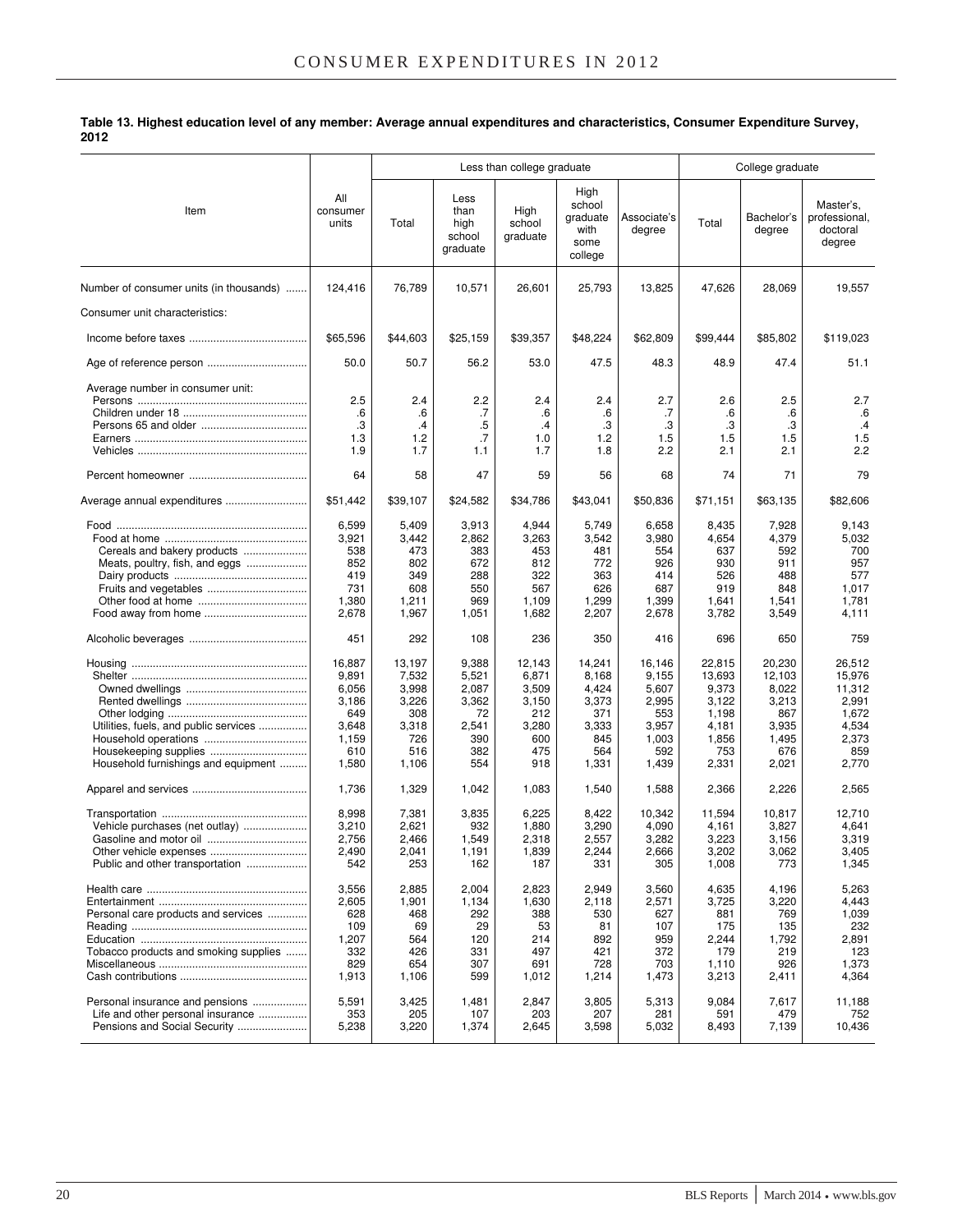

### Brief description of the Consumer Expenditure Survey

The current CE began in 1980 and has been conducted continually since then. Its principal objective is to collect information on the buying habits of Americans. Consumer expenditure data are used in a variety of research endeavors by government, business, labor, and academic analysts. In addition, the data are required for the regular revision of the CPI market basket every 2 years. The survey, which is conducted by the U.S. Census Bureau for the Bureau of Labor Statistics (BLS), consists of two components: A diary (or recordkeeping) survey completed by participating consumer units for two consecutive 1-week periods and an interview survey by which expenditures of consumer units are obtained during five interviews conducted at 3-month intervals. Results in this report are based on integrated data from both surveys. Survey participants record dollar amounts for goods and services purchased during the reporting period, regardless of whether payment is made at the time of purchase. Expenditure amounts include all sales and excise taxes for items purchased by the consumer unit. All business-related expenditures are excluded from both surveys, as are expenditures for which the consumer unit is reimbursed.

Each component of the survey queries an independent sample of CUs that are representative of the U.S. population. For the Diary Survey, about 7,000 CUs are sampled each year. Each CU keeps a diary for two 1-week periods, yielding approximately 14,000 diaries a year. The Interview sample, selected on a rotating panel basis, surveys about 7,000 consumer units each quarter. The rotating panel consists of some CUs dropping out of the survey each quarter, while other CUs come into the survey. Each CU is interviewed once per quarter, for 5 consecutive quarters. Data are collected on an ongoing basis in 91 areas of the United States. The Interview Survey is designed to capture expenditure data that respondents can reasonably recall for a period of 3 months or longer. In general, these expenditures are relatively large, such as expenditures for

real property, automobiles, and major appliances, or they occur on a regular basis, such as rent, utility payments, and insurance premiums. The Interview Survey also collects data on expenditures incurred on leisure trips. Including global estimates of spending for food, it is estimated that about 95 percent of expenditures are covered in the Interview Survey. Nonprescription drugs, household supplies, and personal care items are excluded. The Diary Survey is designed to capture expenditures on small, frequently purchased items that are normally difficult for respondents to recall buying. Detailed records of expenses are kept for food and beverages—consumed either at home or in eating places—and for tobacco, housekeeping supplies, nonprescription drugs, and personal care products and services. Expenditures incurred by members of the consumer unit while away from home overnight or longer are excluded from the Diary Survey. Although this survey was designed to collect information on expenditures that could not be recalled easily over an extended period, respondents are asked to report all expenses (except those spent while traveling overnight) that the CU incurs during the survey week.

Integrated data from the BLS Diary and Interview Surveys provide a complete accounting of consumer expenditures and income that neither survey is designed to do on its own. Data on some expenditure items are collected in only one of the surveys. For example, the Diary Survey does not collect information on reimbursements, whereas the Interview Survey does. Examples of expenditures for which reimbursements are excluded from the Diary Survey are medical care; automobile repair; and construction, repairs, alterations, and maintenance of property. For items that are unique to one survey or the other, the choice of which survey to use as the source of data is obvious. However, there is considerable overlap in coverage between the surveys. Consequently, integrating the data involves determining the appropriate survey component from which to select expenditure items. When data are available from both surveys, the more reliable of the two (as determined by statistical methods) is selected. As a result, some items are selected from the Interview Survey, others from the Diary Survey. Because of the overlap in the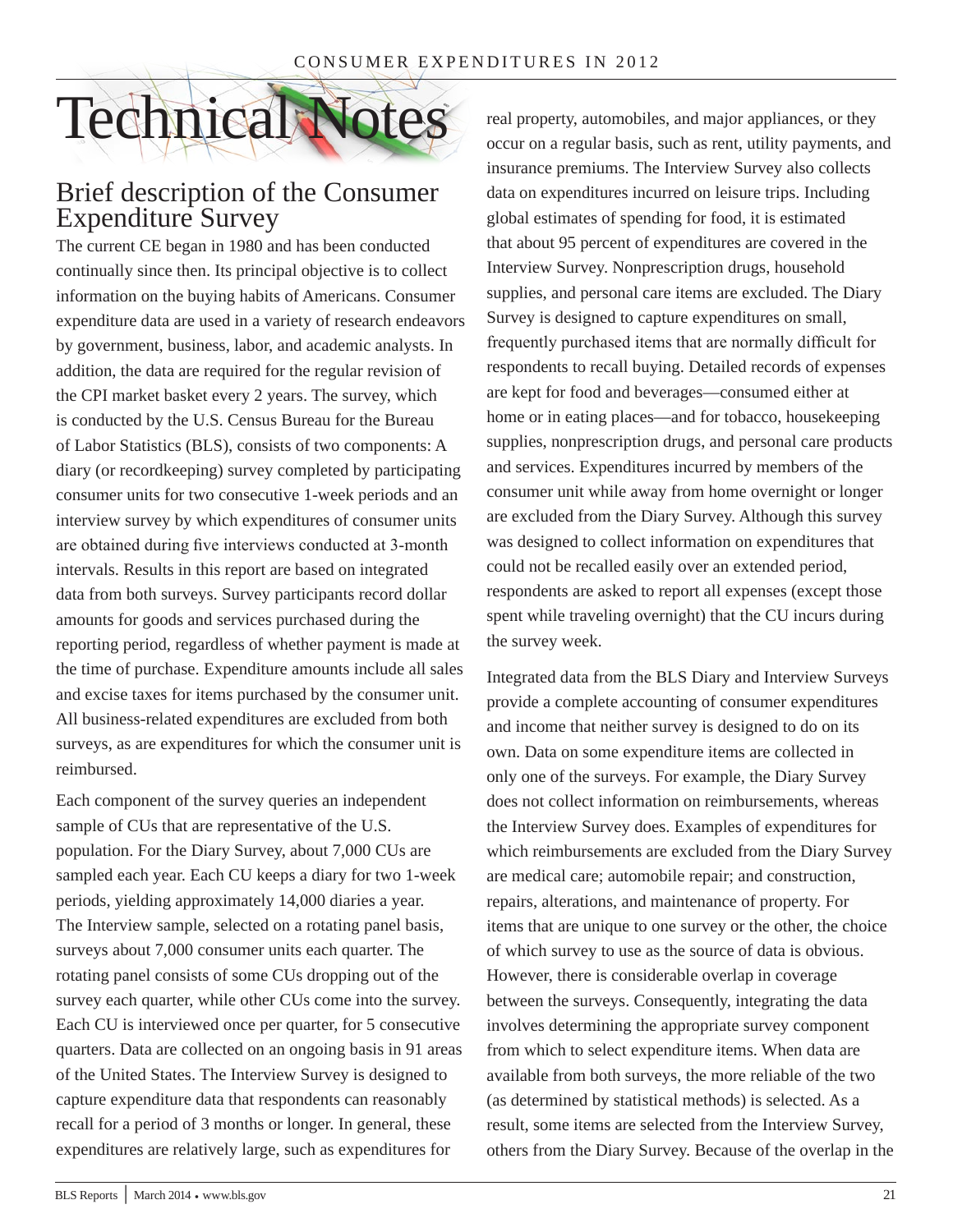item coverage between the two surveys, the survey source is reviewed every 2 years and statistical methods are used to select the best source. See "CE Source Selection for Publication Tables" in the *Consumer Expenditure Survey Anthology, 2011* (BLS Report 1030) for source selection details.

The population and spending coverage of the CE differs from that of the CPI. The CE data cover the total population including rural areas, whereas the CPI covers only the population in urban and metropolitan areas. Definitions of components also differ between the CE and CPI. For example, homeownership is treated differently in the two surveys: actual expenditures of homeownership are reported in the CE, whereas the CPI uses a rentalequivalence approach that estimates the change in the cost of obtaining, in the rental marketplace, services equivalent to those provided by owner-occupied homes.

# Interpreting the data

Expenditures are averages for consumer units with specified characteristics, regardless of whether a particular unit incurred an expense for a specific item during the recordkeeping period. The average expenditure for an item may be considerably lower than the expenditure by the CUs that purchased the item. The less frequently an item is purchased, the greater the difference between the average for all CUs and the average for those purchasing the item. Similarly, an individual CU may spend more or less than the average, depending on its particular characteristics. Factors such as income, age of family members, geographic location, and personal preference also influence expenditures. Furthermore, even within groups with similar characteristics, the distribution of expenditures varies substantially. These points should be considered in relating reported averages to individual circumstances. Users of these survey data should also keep in mind that prices for many goods and services have risen since the survey was conducted. For example, all prices, as measured by the CPI-U, increased by 2.3 percent between 2012 (annual average index) and February 2014 (not seasonally adjusted). In addition, sample surveys are subject to two types of error: sampling and nonsampling.

Sampling errors occur because the data are collected from a sample representing the population, rather than from the entire population. Nonsampling errors result from the inability or unwillingness of respondents to provide correct information, differences in interviewers' abilities, mistakes in recording or coding, and other processing errors.

# Tables and data

Tables in this report include integrated data from both the Diary and Interview components of the CE, enabling data users to associate the full range of expenditures with consumers' demographic characteristics. Tables show data classified by income quintile, income class, age of the reference person, size of the consumer unit, composition of the consumer unit, number of earners, housing tenure, type of area (urban or rural), race, Hispanic origin, region of residence, occupation, and education.<sup>3</sup> These are the same classifications published in previous BLS reports and bulletins. Tables for the aforementioned classifications, but with more detail than is given in this report, can be accessed on the CE page of the BLS website (**[http://www.](http://www.bls.gov/cex) [bls.gov/cex](http://www.bls.gov/cex)**). Also available are tables showing average annual data over a 2-year period for 1) income before taxes, cross-tabulated by age, consumer unit size, or region; 2) single consumers by gender, cross-tabulated by either income or age; and 3) selected metropolitan statistical areas (MSAs). Annual data are available for 1984–2012. Other survey information available on the website includes answers to frequently asked questions, a glossary of terms, and order forms for survey products. Beginning with the 2000 data, estimates of standard errors for integrated Diary and Interview Survey data are also available.

# Other available data

The 2012 CE public-use microdata, including Interview Survey data, Diary Survey data, and paradata (information about the survey process), are now available on the CE website for free electronic download. The Interview files contain expenditure data in two different formats: MTBI files that present monthly values in an itemcoding framework based on the CPI pricing scheme, and EXPN files that organize expenditures by the section of the Interview Survey's questionnaire in which they are